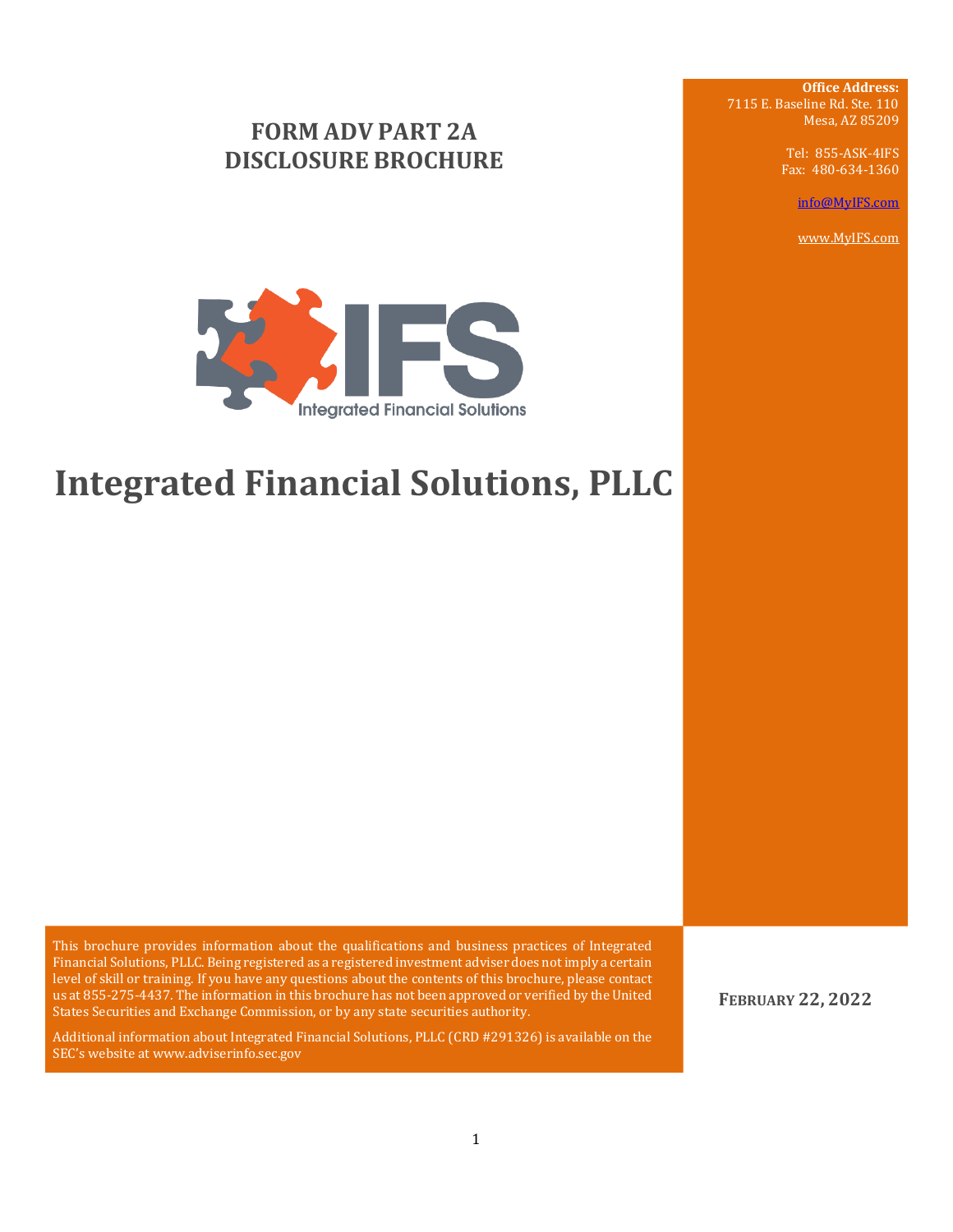## <span id="page-1-0"></span>**Item 2: Material Changes**

#### <span id="page-1-1"></span>**Annual Update**

The last annual update of this Brochure was filed on February 5, 2021. Since this filing, there have been no reported changes. In the future, any material changes made during the year will be reported here.

#### <span id="page-1-2"></span>**Material Changes since the Last Update**

Since the last filing of this brochure on February 5, 2021, the following has been updated:

● Items 4 and 5 have been updated to remove Asset Management Services of SEI Managed Account Solutions, SEI Mutual Fund Model Program, and SEI Funds

#### <span id="page-1-3"></span>**Full Brochure Available**

From time to time, we may amend this Disclosure Brochure to reflect changes in our business practices, changes in regulations, and routine annual updates as required by the securities regulators. Either this complete Disclosure Brochure or a Summary of Material Changes shall be provided to each Client annually and if a material change occurs in the business practices of Integrated Financial Solutions, LLC.

This Firm Brochure being delivered is the complete brochure for the Firm.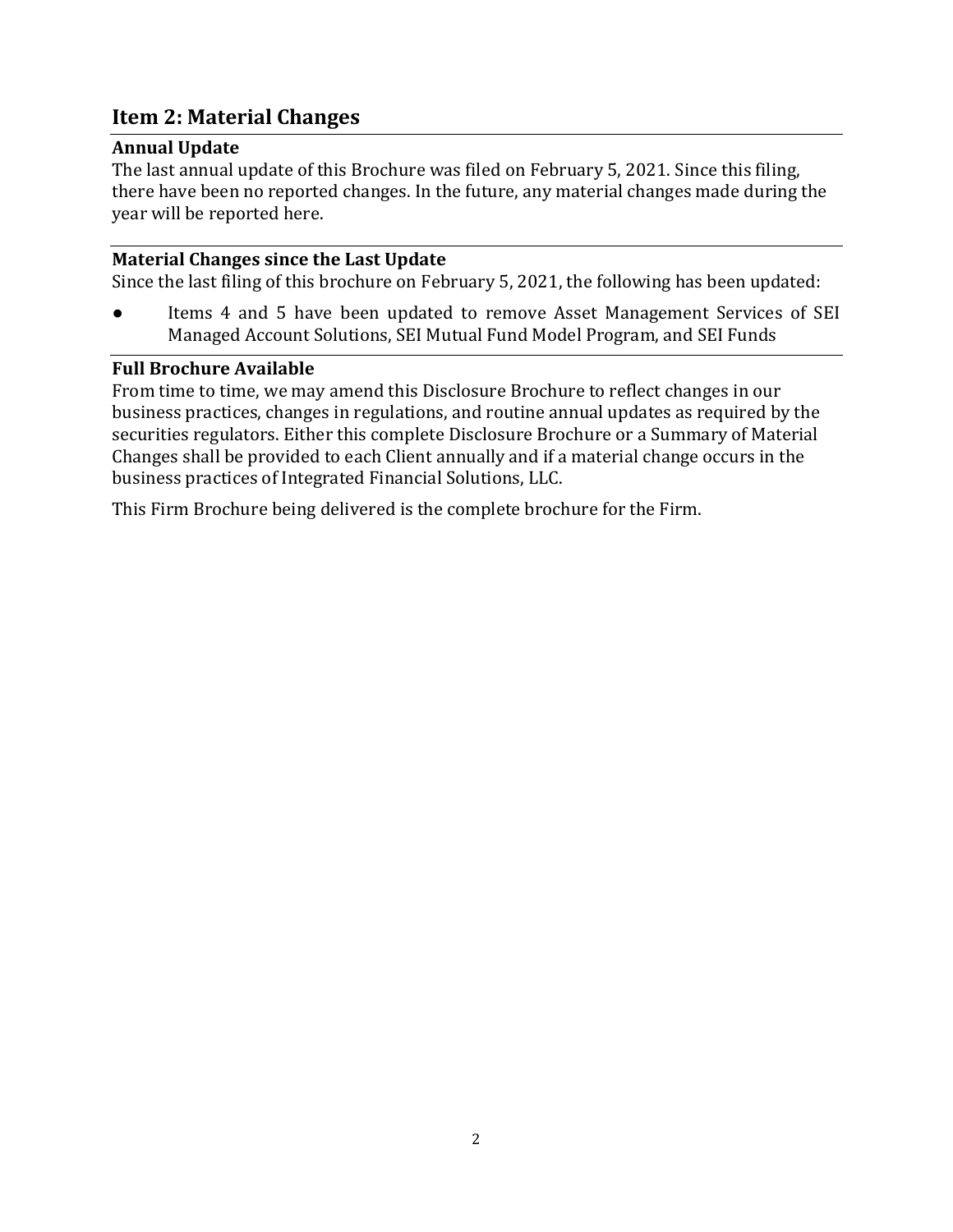## <span id="page-2-0"></span> **Item 3: Table of Contents Form ADV – Part 2A – Firm Brochure**

| <b>Item 1: Cover Page</b><br>Item 2: Material Changes               | 2               |
|---------------------------------------------------------------------|-----------------|
| <b>Annual Update</b>                                                | 2               |
| Material Changes since the Last Update                              | $\overline{2}$  |
| <b>Full Brochure Available</b>                                      | $\overline{2}$  |
| Item 3: Table of Contents                                           | 3               |
| Item 4: Advisory Business                                           | 6               |
| <b>Firm Description</b>                                             | 6               |
| <b>Types of Advisory Services</b>                                   | 6               |
| <b>Client Tailored Services and Client Imposed Restrictions</b>     | 9               |
| <b>Wrap Fee Programs</b>                                            | 9               |
| Item 5: Fees and Compensation                                       | 10              |
| <b>Method of Compensation and Fee Schedule</b>                      | 10              |
| <b>Client Payment of Fees</b>                                       | 11              |
| IFS ERISA 3(38) Client Fees Charged                                 | 12              |
| <b>Additional Client Fees Charged</b>                               | 12              |
| <b>Prepayment of Client Fees</b>                                    | 12              |
| External Compensation for the Sale of Securities to Clients         | 12 <sup>2</sup> |
| Item 6: Performance-Based Fees and Side-by-Side Management          | 12              |
| <b>Sharing of Capital Gains</b>                                     | 12              |
| Item 7: Types of Clients                                            | 12              |
| <b>Description</b>                                                  | 12              |
| <b>Account Minimums</b>                                             | 12              |
| Item 8: Methods of Analysis, Investment Strategies and Risk of Loss | 13              |
| <b>Methods of Analysis</b>                                          | 13              |
| <b>Investment Strategy</b>                                          | 13              |
| <b>Security Specific Material Risks</b>                             | 13              |
| Item 9: Disciplinary Information                                    | 15              |
| <b>Criminal or Civil Actions</b>                                    | 15              |
| <b>Administrative Enforcement Proceedings</b>                       | 15              |
| Self-Regulatory Organization Enforcement Proceedings                | 15              |
| Item 10: Other Financial Industry Activities and Affiliations       | 15              |
| <b>Broker-Dealer or Representative Registration</b>                 | 15              |
| <b>Futures or Commodity Registration</b>                            | 15              |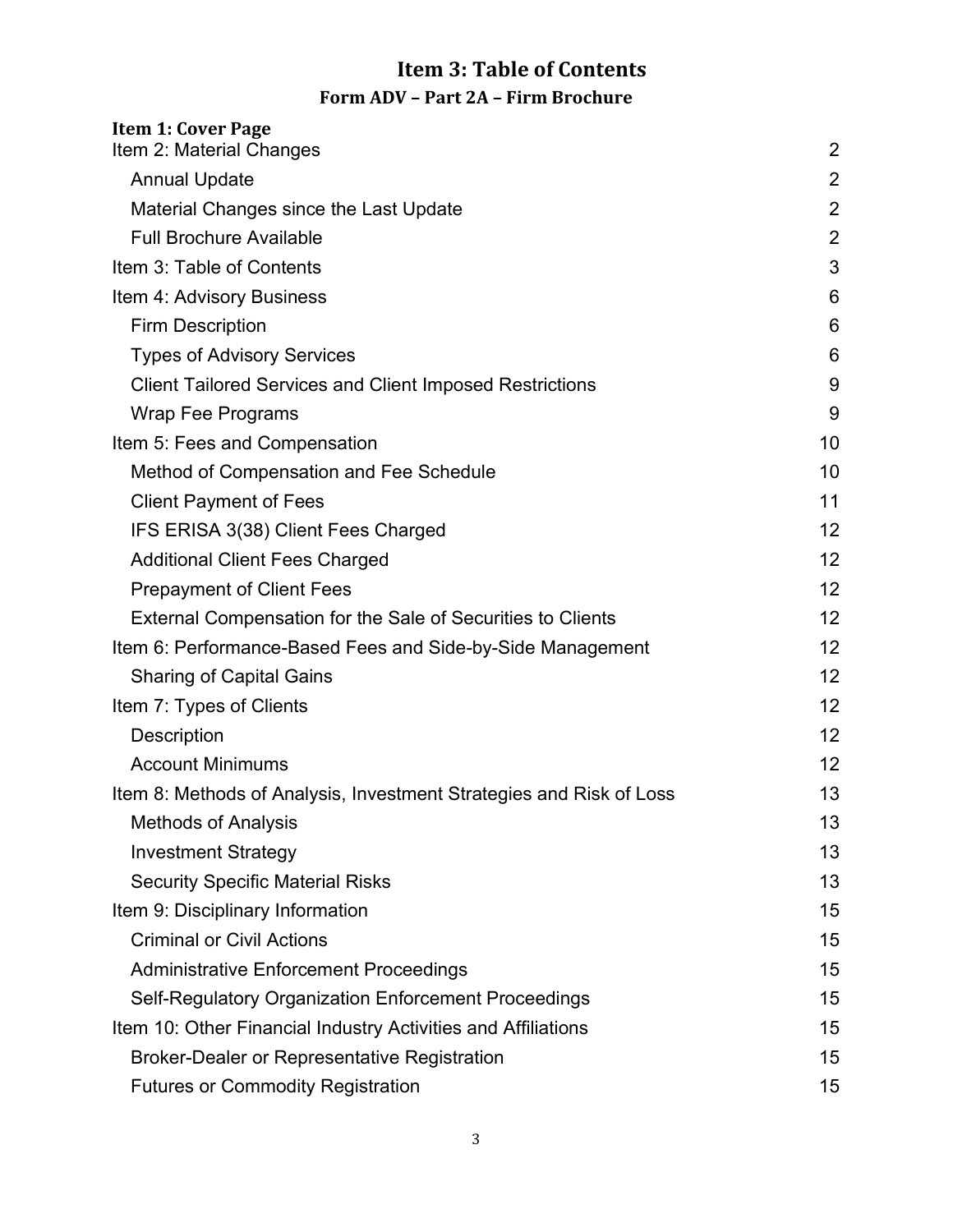| Material Relationships Maintained by this Advisory Business and Conflicts of Interest                                                | 15 |
|--------------------------------------------------------------------------------------------------------------------------------------|----|
| Recommendations or Selections of Other Investment Advisors and Conflicts of<br>Interest                                              | 16 |
| Item 11: Code of Ethics, Participation or Interest in Client Transactions and Personal<br>Trading                                    | 16 |
| <b>Code of Ethics Description</b>                                                                                                    | 16 |
| Investment Recommendations Involving a Material Financial Interest and Conflict of<br>Interest                                       | 17 |
| Advisory Firm Purchase of Same Securities Recommended to Clients and Conflicts of<br>Interest                                        | 17 |
| <b>Client Securities Recommendations or Trades and Concurrent Advisory Firm</b><br>Securities Transactions and Conflicts of Interest | 17 |
| Item 12: Brokerage Practices                                                                                                         | 17 |
| Factors Used to Select Broker-Dealers for Client Transactions                                                                        | 17 |
| <b>Aggregating Securities Transactions for Client Accounts</b>                                                                       | 18 |
| Item 13: Review of Accounts                                                                                                          | 19 |
| Schedule for Periodic Review of Client Accounts or Financial Plans and Advisory<br><b>Persons Involved</b>                           | 19 |
| <b>Review of Client Accounts on Non-Periodic Basis</b>                                                                               | 19 |
| Content of Client Provided Reports and Frequency                                                                                     | 19 |
| Item 14: Client Referrals and Other Compensation                                                                                     | 19 |
| Economic Benefits Provided to the Advisory Firm from External Sources and Conflicts<br>of Interest                                   | 19 |
| Item 15: Custody                                                                                                                     | 20 |
| <b>Account Statements</b>                                                                                                            | 20 |
| Item 16: Investment Discretion                                                                                                       | 20 |
| <b>Discretionary Authority for Trading</b>                                                                                           | 20 |
| Item 17: Voting Client Securities                                                                                                    | 20 |
| <b>Proxy Votes</b>                                                                                                                   | 20 |
| Item 18: Financial Information                                                                                                       | 20 |
| <b>Balance Sheet</b>                                                                                                                 | 20 |
| Financial Conditions Reasonably Likely to Impair Advisory Firm's Ability to Meet<br><b>Commitments to Clients</b>                    | 21 |
| Bankruptcy Petitions during the Past Ten Years                                                                                       | 21 |
| Item 19: Requirements for State Registered Advisors                                                                                  | 21 |
| <b>Principal Executive Officers and Management Persons</b>                                                                           | 21 |
| Joseph A. Weber                                                                                                                      | 21 |
| <b>Educational Background and Business Experience</b>                                                                                | 21 |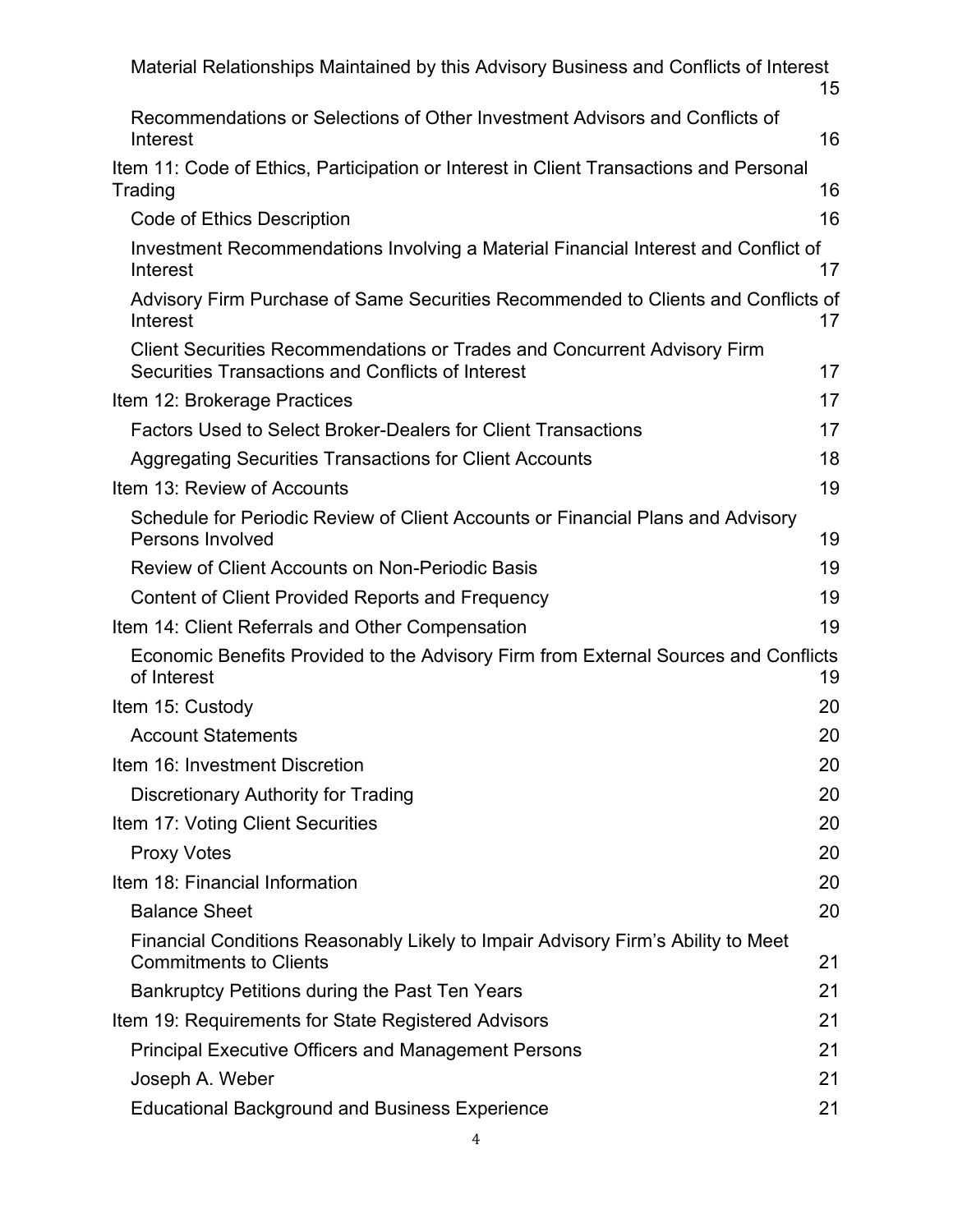| <b>Outside Business Activities</b>                                                                                 | 21 |
|--------------------------------------------------------------------------------------------------------------------|----|
| Performance Based Fee Description                                                                                  | 21 |
| Disclosure of Material Facts Related to Arbitration or Disciplinary Actions Involving<br><b>Management Persons</b> | 21 |
| Material Relationship Maintained by this Advisory Business or Management persons<br>with Issuers of Securities     | 21 |
| Brochure Supplement (Part 2B of Form ADV)                                                                          | 23 |
| Joseph A. Weber, CFS®, AAMS®, CPFA, AIF                                                                            | 23 |
| Item 2 Educational Background and Business Experience                                                              | 23 |
| <b>Professional Certifications</b>                                                                                 | 23 |
| Item 3 Disciplinary Information                                                                                    | 24 |
| Item 4 Other Business Activities                                                                                   | 24 |
| Item 5 Additional Compensation                                                                                     | 24 |
| Item 6 Supervision                                                                                                 | 25 |
| Item 7 Requirements for State-Registered Advisors                                                                  | 25 |
|                                                                                                                    |    |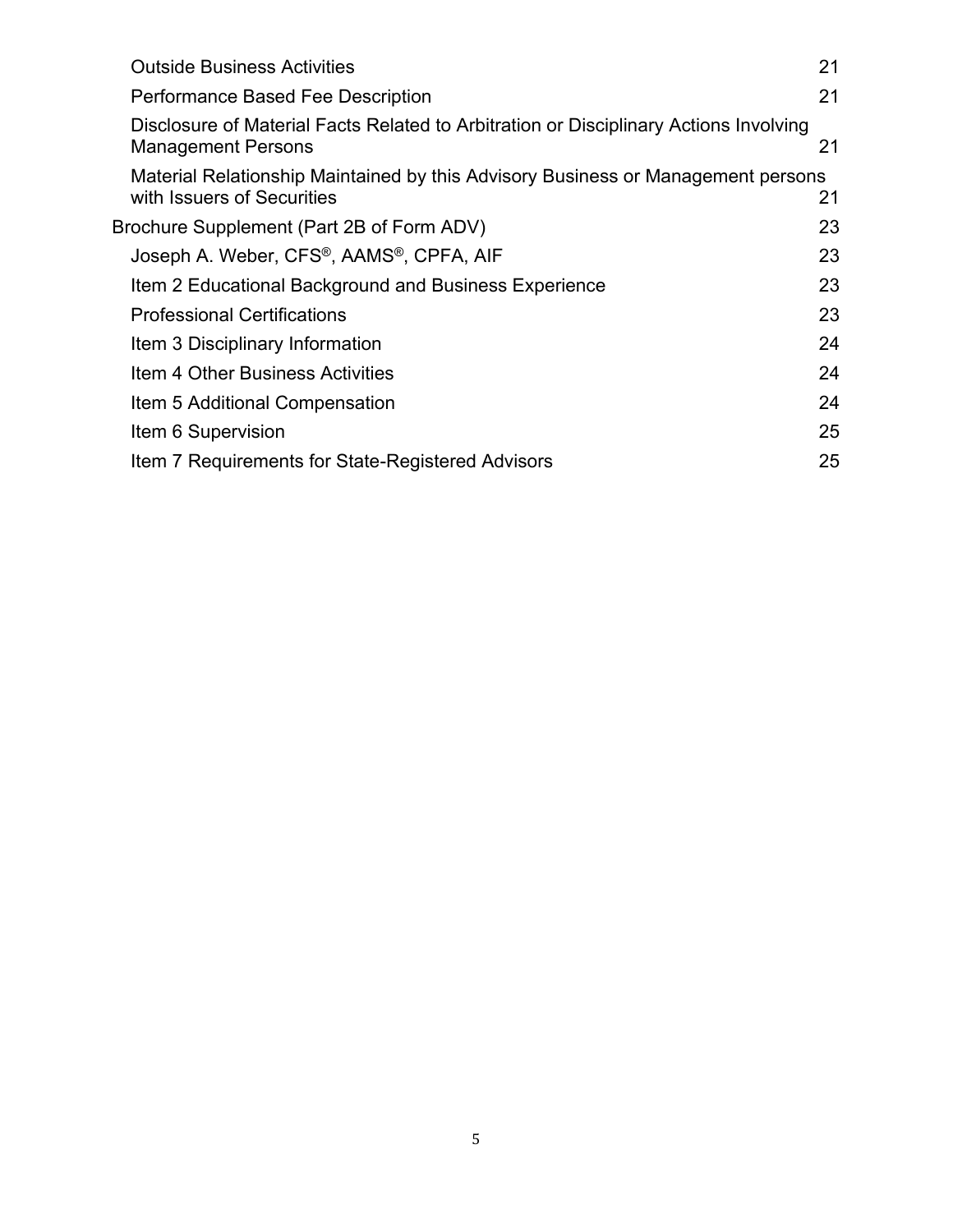## <span id="page-5-0"></span>**Item 4: Advisory Business**

#### <span id="page-5-1"></span>**Firm Description**

Integrated Financial Solutions, PLLC ("IFS") was founded in 2014 and registered as an investment adviser in 2018. Joseph A. Weber is 100% owner.

IFS is a fee only financial planning and investment management firm. The firm does not sell annuities, insurance or other commissioned products. The owner of IFS is a licensed to advice on insurance products as an independent insurance agent.

IFS does not act as a custodian of Client assets.

An evaluation of each Client's initial situation is provided to the Client, often in the form of a net worth statement, risk analysis or similar document. Periodic reviews are also communicated to provide reminders of the specific courses of action that need to be taken.

Other professionals (e.g., lawyers, accountants, tax preparers, insurance agents, etc.) are engaged directly by the Client on an as-needed basis and may charge fees of their own. Conflicts of interest will be disclosed to the Client in the event they should occur.

IFS currently reports \$76,415,787 discretionary and \$3,250,000 non-discretionary Assets Under Management as of December 31, 2021.

## <span id="page-5-2"></span>**Types of Advisory Services**

#### ASSET MANAGEMENT

IFS offers discretionary and non-discretionary direct asset management services to advisory Clients. IFS will offer Clients ongoing portfolio management services through determining individual investment goals, time horizons, objectives, and risk tolerance. Investment strategies, investment selection, asset allocation, portfolio monitoring and the overall investment program will be based on the above factors.

#### Discretionary

When the Client provides IFS discretionary authority the Client will sign a limited trading authorization or equivalent. IFS will have the authority to execute transactions in the account without seeking Client approval on each transaction.

#### Non-discretionary

When the Client elects to use IFS on a non-discretionary basis, IFS will determine the securities to be bought or sold and the amount of the securities to be bought or sold. However, IFS will obtain prior Client approval on each and every transaction before executing any transactions.

#### *Envestnet*

IFS also offers discretionary asset management services to advisory Clients utilizing Envestnet Asset Management Inc.'s ("Envestnet") Programs described in detail in their Appendix 1 brochure. For all Programs, Client and IFS compile pertinent financial and demographic information to develop an investment program that will meet the Client's goals and objectives. Utilizing the Envestnet platform tools, IFS will allocate the Client's assets among the different options in the Program and determine the suitability of the asset allocation and investment options for each Client, based on the Client's needs and objectives, investment time horizon, risk tolerance and any other pertinent factors. Envestnet uses a number of proprietary analytical tools and commercially available optimization software applications in developing its asset allocation strategies. Among the factors considered in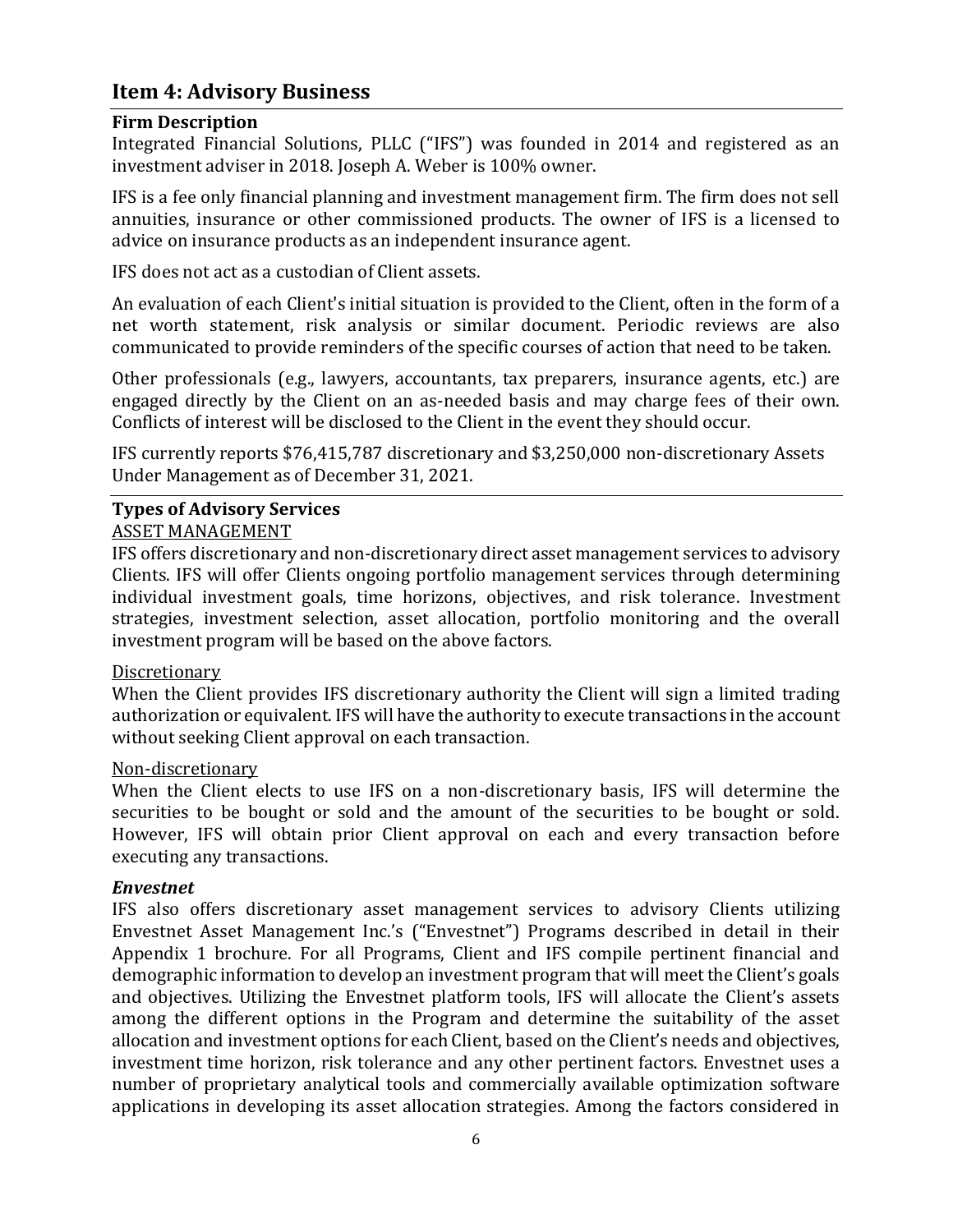designing these strategies are historical rates of risk and return for various asset classes, correlation across asset classes and risk premiums. For all Programs, Client directly owns the underlying securities, mutual funds or Exchange Traded Funds ("ETFs") in each of the Program's investment strategies. Mutual funds, ETFs, closed-end funds, unit investment trusts and real estate investment trusts exchange traded funds are collectively referred to throughout this document generally as a "Fund" or "Funds.".

#### THIRD PARTY MANAGERS

When deemed appropriate for the Client, we may recommend that Clients utilize the services of a Third Party Manager ("TPM") to manage a portion of, or your entire portfolio. All TPMs that IFS recommends must either be registered as investment advisers with the Securities and Exchange Commission or with the appropriate state authority(ies).

After gathering information about your financial situation and objectives, an Associated Person of our firm will make recommendations regarding the suitability of a TPM or investment style based on, but not limited to, your financial needs, investment goals, tolerance for risk, and investment objectives. Upon selection of a TPM, IFS will monitor the performance of the TPM to ensure their performance and investment style remains aligned with your investment goals and objectives.

IFS may act as the liaison between the Client and the TPM. IFS helps the Client complete the necessary paperwork of the TPM, provides ongoing services to the Client, will provide the TPM with any changes in Client status as provided to us by the Client and review the quarterly statements provided by the TPM. IFS will deliver the Form ADV Part 2, Privacy Notice and Solicitors Disclosure Statement of the TPM. Clients placed with TPM will be billed in accordance with the TPM's Fee Schedule which will be disclosed to the Client prior to signing an agreement.

#### FINANCIAL PLANNING

If financial planning services are applicable, the Client will compensate IFS on an hourly fee basis or fixed fee basis described in detail under "Fees and Compensation" section of this brochure. Services include but are not limited to a thorough review of all applicable topics including wills, estate plan/trusts, investments, taxes, qualified plans, social security, retirement income, cash flow analysis, college planning, divorce planning and insurance. If a conflict of interest exists between the interests of the investment advisor and the interests of the Client, the Client is under no obligation to act upon the investment advisor's recommendation. If the Client elects to act on any of the recommendations, the Client is under no obligation to effect the transaction through IFS. Financial plans will be completed and delivered inside of thirty (30) days dependent upon timely Client delivery of required documentation.

#### ERISA PLAN SERVICES

IFS provides service to qualified retirement plans including 401(k) plans, 403(b) plans, pension and profit sharing plans, cash balance plans, and deferred compensation plans. IFS may act as either a 3(21) advisor or 3(38) Manager.

*Limited Scope ERISA 3(21) Fiduciary***.** IFS may serve as a limited scope ERISA 3(21) fiduciary that can advise, help and assist plan sponsors with their investment decisions on a non-discretionary basis. As an investment advisor IFS has a fiduciary duty to act in the best interest of the Client. The plan sponsor is still ultimately responsible for the decisions made in their plan, though using IFS can help the plan sponsor delegate liability by following a diligent process.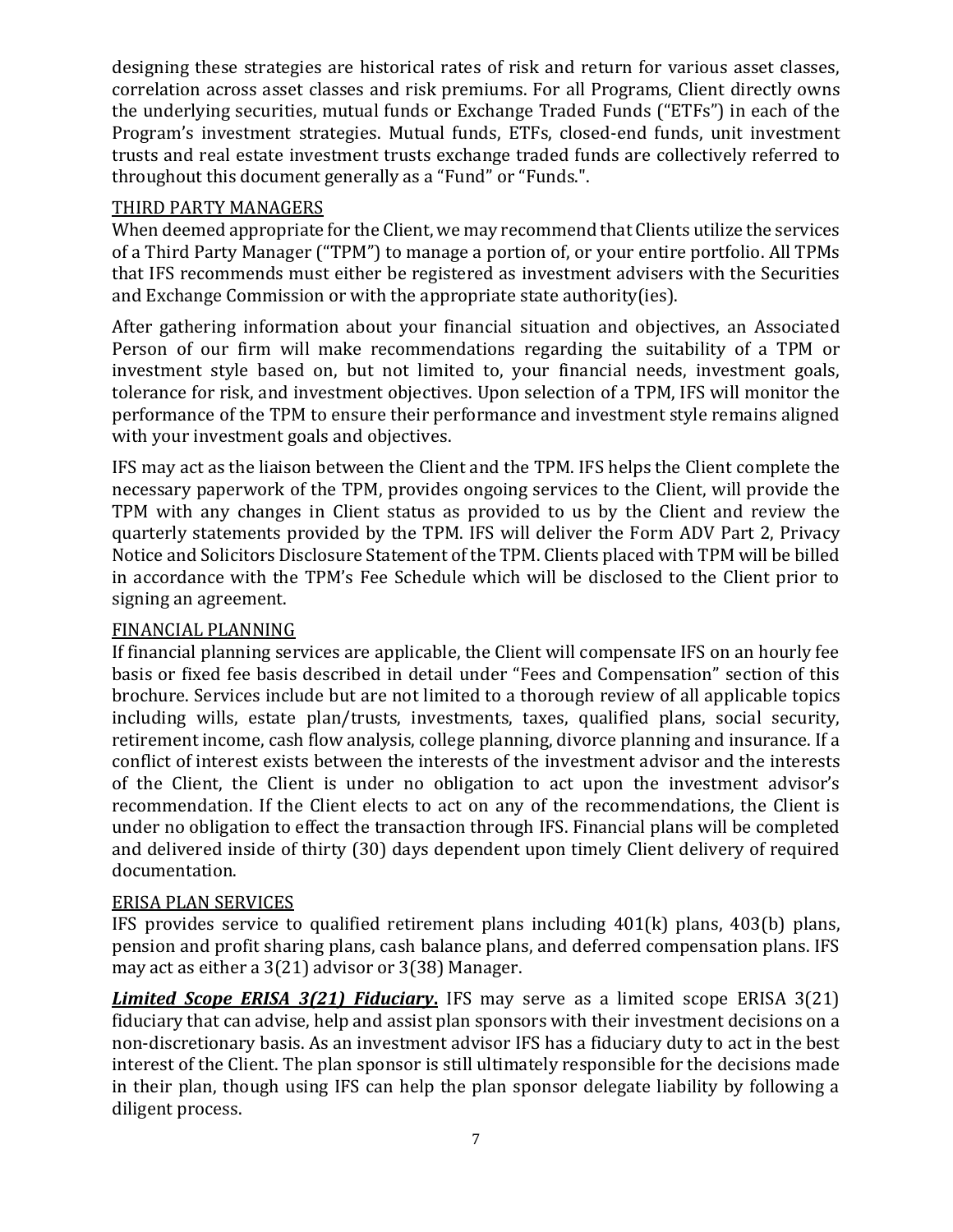## 1. *ERISA 3(21) Fiduciary*:

● Provide non-discretionary investment advice to the Client about asset classes and investment alternatives available for the Plan in accordance with the Plan's investment policies and objectives. Client will make the final decision regarding the initial selection, retention, removal and addition of investment options. IFS acknowledges that it is a fiduciary as defined in ERISA section 3 (21) (A) (ii).

Assist the Client in the development of an investment policy statement ("IPS"). The IPS establishes the investment policies and objectives for the Plan. Client shall have the ultimate responsibility and authority to establish such policies and objectives and to adopt and amend the IPS.

● Provide non-discretionary investment advice to the Plan Sponsor with respect to the selection of a qualified default investment alternative for participants who are automatically enrolled in the Plan or who have otherwise failed to make investment elections. The Client retains the sole responsibility to provide all notices to the Plan participants required under ERISA Section  $404(c)$  (5) and  $404(a)$ -5.

Assist in monitoring investment options by preparing periodic investment reports that document investment performance, consistency of fund management and conformance to the guidelines set forth in the IPS and make recommendations to maintain, remove or replace investment options.

Meet with Client on a periodic basis to discuss the reports and the investment recommendations.

## 2. *ERISA 3(38) Fiduciary:*

IFS can also act as an ERISA 3(38) Investment Manager in which it has discretionary management and control of a given retirement plan's assets. IFS would then become solely responsible and liable for the selection, monitoring and replacement of the plan's investment options.:

IFS has discretionary authority and will make the final decision regarding the initial selection, retention, removal and addition of investment options in accordance with the Plan's investment policies and objectives.

Assist the Plan Sponsor to prepare and maintain the Investment Policy Statement. The IPS establishes the investment policies and objectives for the Plan.

Assist the Client with the selection of a broad range of investment options consistent with ERISA Section 404(c) and the regulations thereunder.

● Prudently select investment options using Discretionary 3(38) Investment Manager's consistent and repeatable processes, subject to additional investment constraints/options established by the Plan Sponsor and outlined in their IPS.

● Provide discretionary investment advice to the Plan Sponsor with respect to the selection of a qualified default investment alternative for participants who are automatically enrolled in the Plan or who have otherwise failed to make investment elections. The Client retains the sole responsibility to provide all notices to the Plan participants required under ERISA Section 404(c) (5).

Avoid prohibited transactions and conflicts of interest.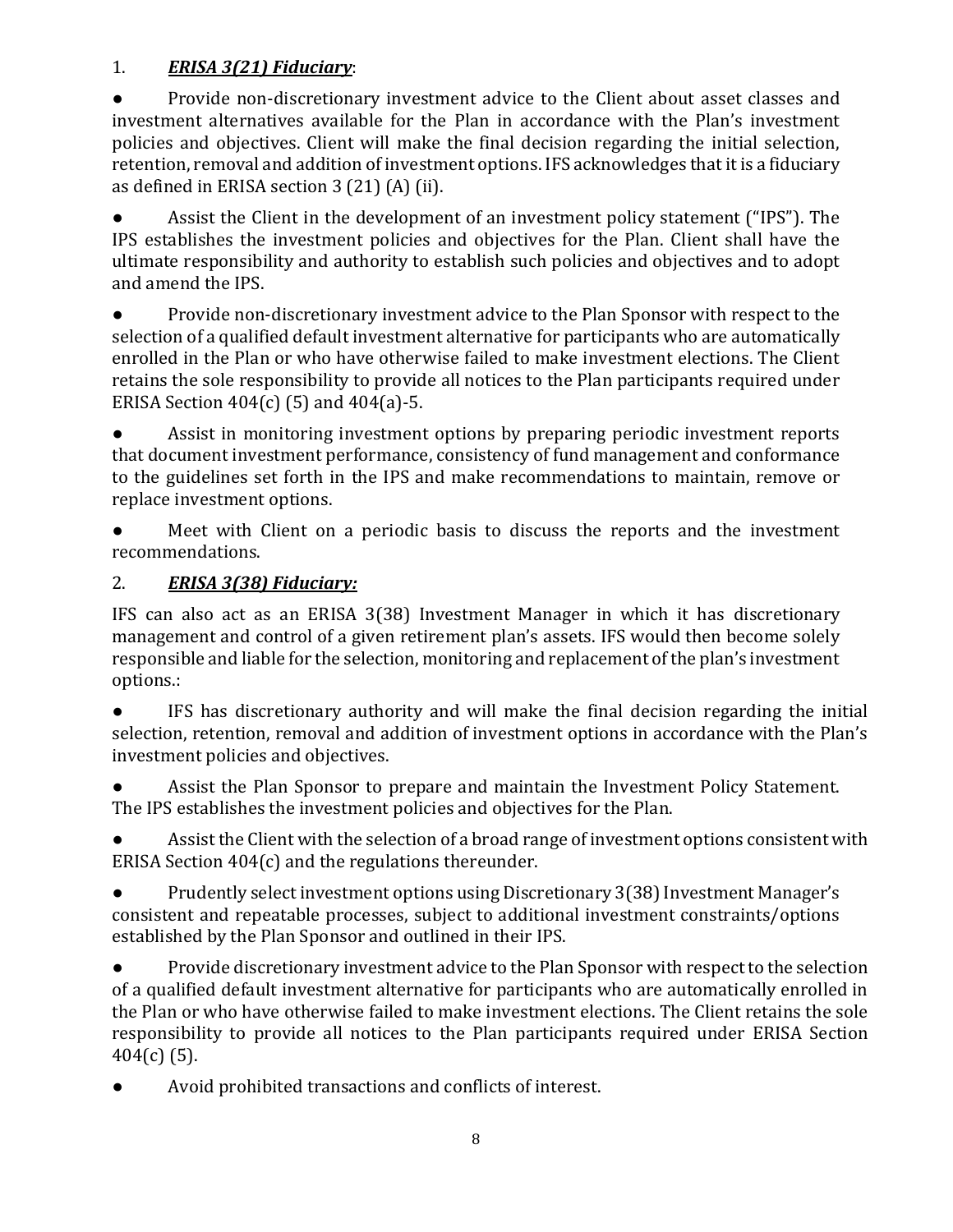We will manage portfolios according to the client's instructions. While our model portfolios will typically address the client's needs, we will create and manage portfolios to address the client's specific requests.

3. Non-fiduciary Services are:

● Assist in the education of Plan participants about general investment information and the investment alternatives available to them under the Plan. Client understands IFS's assistance in education of the Plan participants shall be consistent with and within the scope of the Department of Labor's definition of investment education (Department of Labor Interpretive Bulletin 96-1). As such, IFS is not providing fiduciary advice as defined by ERISA 3(21)(A)(ii) to the Plan participants. IFS will not provide investment advice concerning the prudence of any investment option or combination of investment options for a particular participant or beneficiary under the Plan.

Assist in the group enrollment meetings designed to increase retirement plan participation among the employees and investment and financial understanding by the employees.

IFS may provide these services or, alternatively, may arrange for the Plan's other providers to offer these services, as agreed upon between IFS and Client.

4. IFS has no responsibility to provide services related to the following types of assets ("Excluded Assets"):

- Employer securities;
- Real estate (except for real estate funds or publicly traded REITs);
- Stock brokerage accounts or mutual fund windows;
- Participant loans;
- Non-publicly traded partnership interests;

Other non-publicly traded securities or property (other than collective trusts and similar vehicles); or

● Other hard-to-value or illiquid securities or property.

Excluded Assets will **not** be included in calculation of Fees paid to IFS on the ERISA Agreement.

Specific services will be outlined in detail to each plan in the 408(b)2 disclosure.

#### <span id="page-8-0"></span>**Client Tailored Services and Client Imposed Restrictions**

The goals and objectives for each Client are documented in our Client files. Investment strategies are created that reflect the stated goals and objective. Clients may impose restrictions on investing in certain securities or types of securities.

Agreements may not be assigned without written Client consent.

#### <span id="page-8-1"></span>**Wrap Fee Programs**

IFS does not sponsor any wrap fee programs.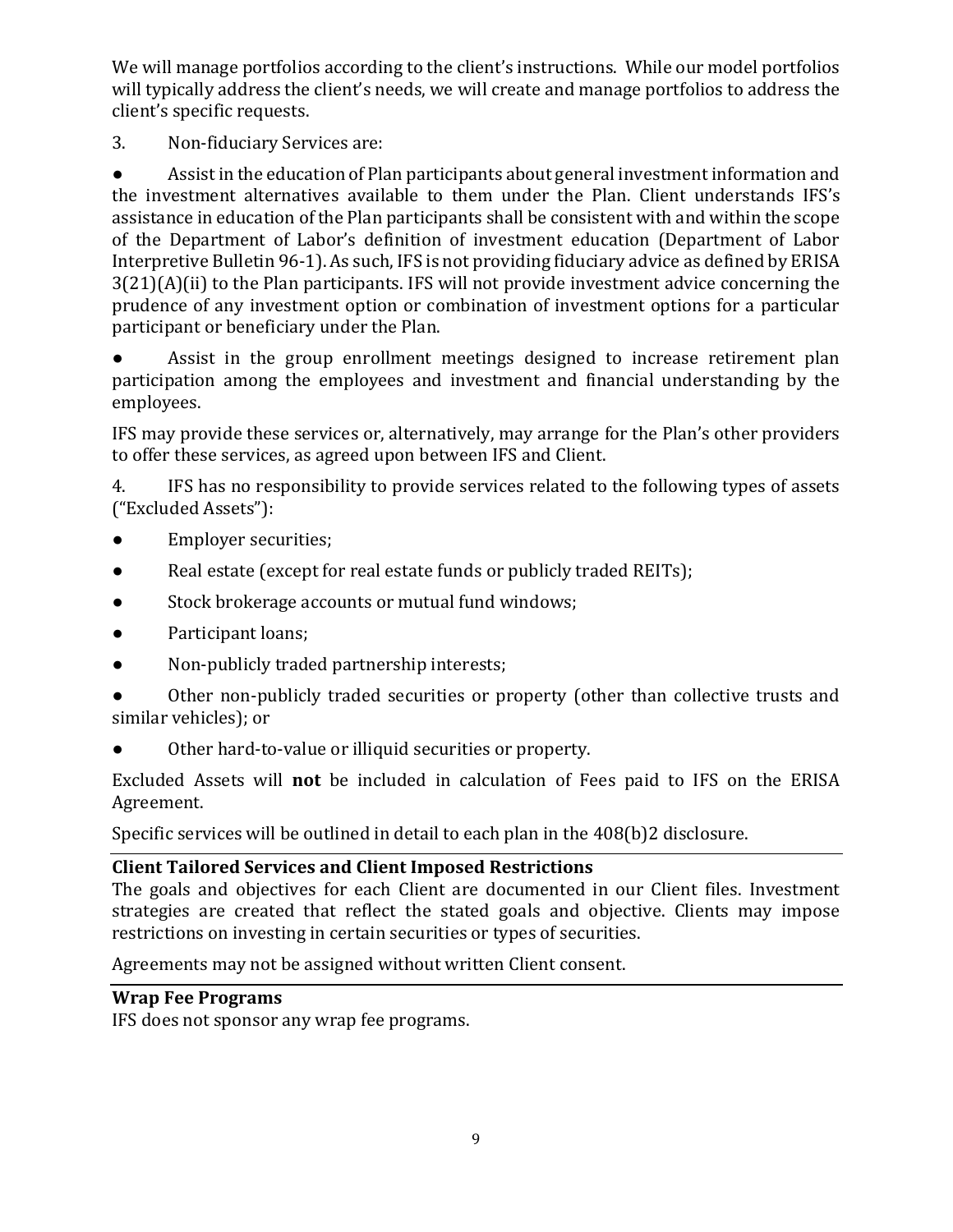## <span id="page-9-0"></span>**Item 5: Fees and Compensation**

## <span id="page-9-1"></span>**Method of Compensation and Fee Schedule**

ASSET MANAGEMENT

IFS offers discretionary and non-discretionary direct asset management to advisory Clients for an annual fee of up to 2% of managed assets.

The annual fee may be negotiable. Fees are billed monthly or quarterly in advance based on the amount of assets managed as of the close of business on the last business day of the previous billing period. Initial fees for partial billing periods are pro-rated. Lower fees for comparable services may be available from other sources. Clients may terminate their account within five (5) business days of signing the Investment Advisory Agreement with no obligation and without penalty. Clients may terminate advisory services with thirty (30) days written notice. For accounts closed mid-billing period, unearned fees will be refunded to the Client. Client shall be given thirty (30) days prior written notice of any increase in fees. Any increase in fees will be acknowledged in writing by both parties before any increase in said fees occurs.

Clients may terminate their account within five (5) business days of signing the Investment Advisory Agreement with no obligation. For accounts closed mid-quarter, IFS will be entitled to a pro rata fee for the days service was provided in the final quarter. Client shall be given thirty (30) days prior written notice of any increase in fees. Any increase in fees will be acknowledged in writing by both parties before any increase in said fees occurs.

#### *Envestnet*

The fees payable to IFS will not exceed 1.0% of assets under management. The annual fee may be negotiable.

The standard fee schedules for Envestnet's Programs are as follows and are detailed in the Envestnet agreement and Appendix 1 brochure provided to the Client:

SMA Portfolios range from 0.25% to 1.81% dependent upon amount invested and Portfolio selected.

Asset Allocation Programs range from 0.10% to 1.00% dependent upon amount invested and Program selected.

Multi-Style Accounts range from 0.25% to 1.56% dependent upon amount invested and Account Style selected.

The fees charged by IFS are in addition to the fees charged by Envestnet. Fees are billed quarterly in advance and prorated to the end of the quarter upon inception of the account. Envestnet's billing services calculates the fees for Envestnet and IFS. Fees collected by Envestnet from the Client account will be distributed to the appropriate parties for payment. Lower fees for comparable services may be available from other sources. Clients may terminate their account within five business days of signing the Investment Advisory Agreement with no obligation. Clients may terminate advisory services with thirty (30) days written notice. Client will be entitled to a pro rata refund for the days service was not provided in the final quarter. Client shall be given thirty (30) days prior written notice of any increase in fees.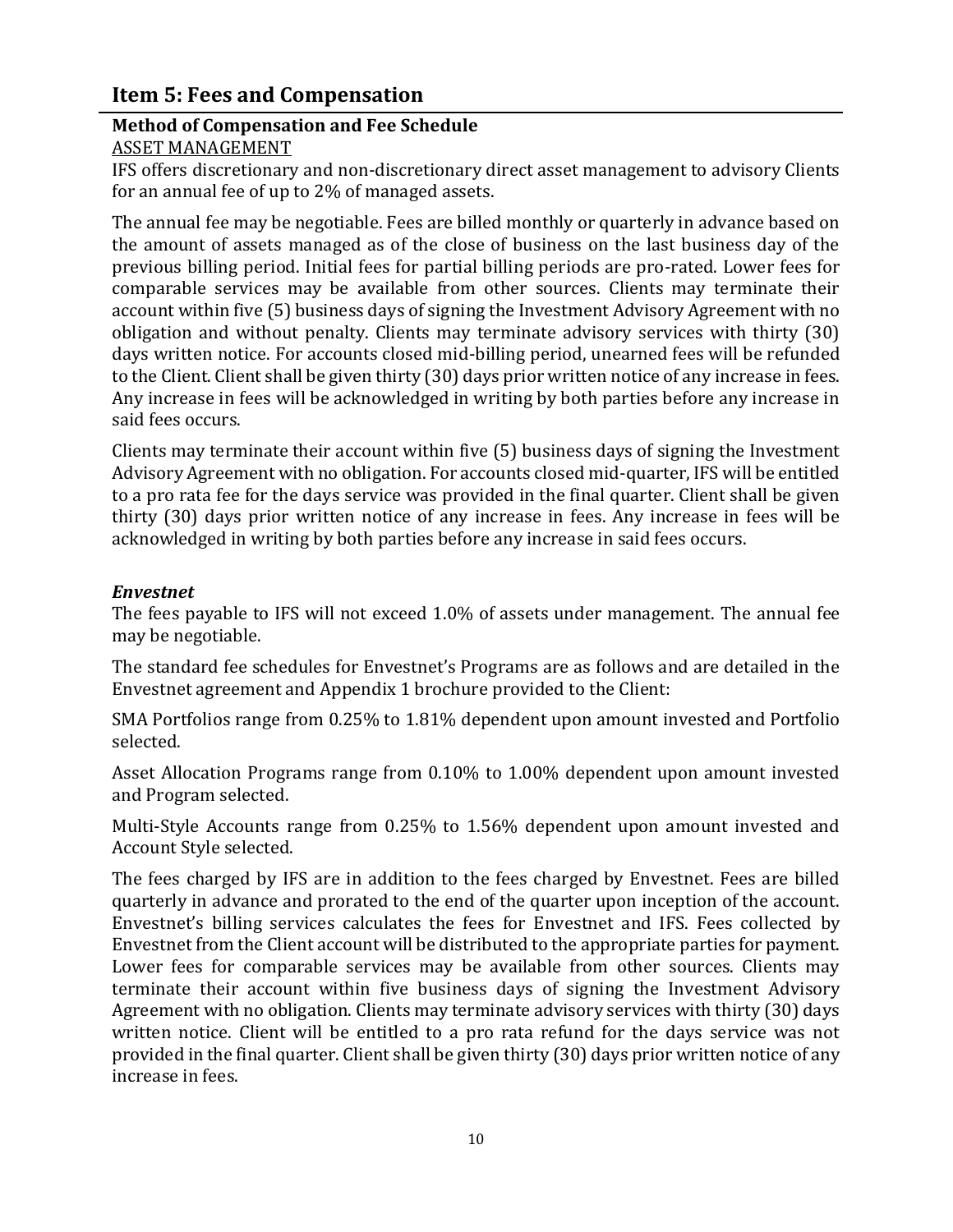#### FINANCIAL PLANNING

Financial planning services are available to all Clients on a negotiable hourly fee or fixed fee. Financial plans are priced according to the degree of complexity associated with the Client's situation. Prior to the planning process the Client is provided an estimated plan fee. Client will pay half of the estimated fee at the signing of the Agreement with the balance due upon delivery of the completed plan. IFS reserves the right to waive financial planning fee if plan is implemented with IFS. Services are completed and delivered inside of thirty (30) days dependent upon timely Client delivery of required documentation. Client may cancel within five (5) days of signing the Agreement for a full refund. If the Client cancels after five (5) days, any unearned fees will be refunded to the Client. Client must provide written notice to cancel services.

#### HOURLY FEES

Financial planning services are offered based on an hourly fee of \$575 per hour.

#### FIXED FEES

Financial planning services are offered based on a flat fee between \$500 and \$12,000 based on the complexity of the plan and the Client's needs.

#### ERISA PLAN SERVICES

The annual fees are based on the market value of the Included Assets and will not exceed 1% for 3(21) services and 0.25% for 3(38) services for a maximum total annual fee of 1.25% if IFS acts as both the 3(21) and 3(38) to the Plan. The annual fee is negotiable and may be charged as a percentage of the Included Assets or as a flat fee. Fees may be charged quarterly or monthly in arrears or in advance based on the assets as calculated by the custodian or record keeper of the Included Assets (without adjustments for anticipated withdrawals by Plan participants or other anticipated or scheduled transfers or distribution of assets). If the services to be provided start any time other than the first day of a quarter or month, the fee will be prorated based on the number of days remaining in the quarter or month. If this Agreement is terminated prior to the end of the billing cycle, IFS shall be entitled to a prorated fee based on the number of days during the fee period services were provided or Client will be due a prorated refund of fees for days services were not provided in the billing cycle.

The fee schedule, which includes compensation of IFS for the services is described in detail in Schedule A of the ERISA Plan Agreement. The Plan is obligated to pay the fees, however the Plan Sponsor may elect to pay the fees. Client may elect to be billed directly or have fees deducted from Plan Assets. IFS does not reasonably expect to receive any additional compensation, directly or indirectly, for its services under this Agreement. If additional compensation is received, IFS will disclose this compensation, the services rendered, and the payer of compensation. IFS will offset the compensation against the fees agreed upon under this Agreement.

#### <span id="page-10-0"></span>**Client Payment of Fees**

Investment management fees are billed monthly or quarterly in advance, meaning that we charge you before the billing period. Fees are usually deducted from a designated Client account to facilitate billing. The Client must consent in advance to direct debiting of their investment account.

Investment management fees for clients utilizing the services of SEI Investments Management Corp are deducted quarterly in arrears.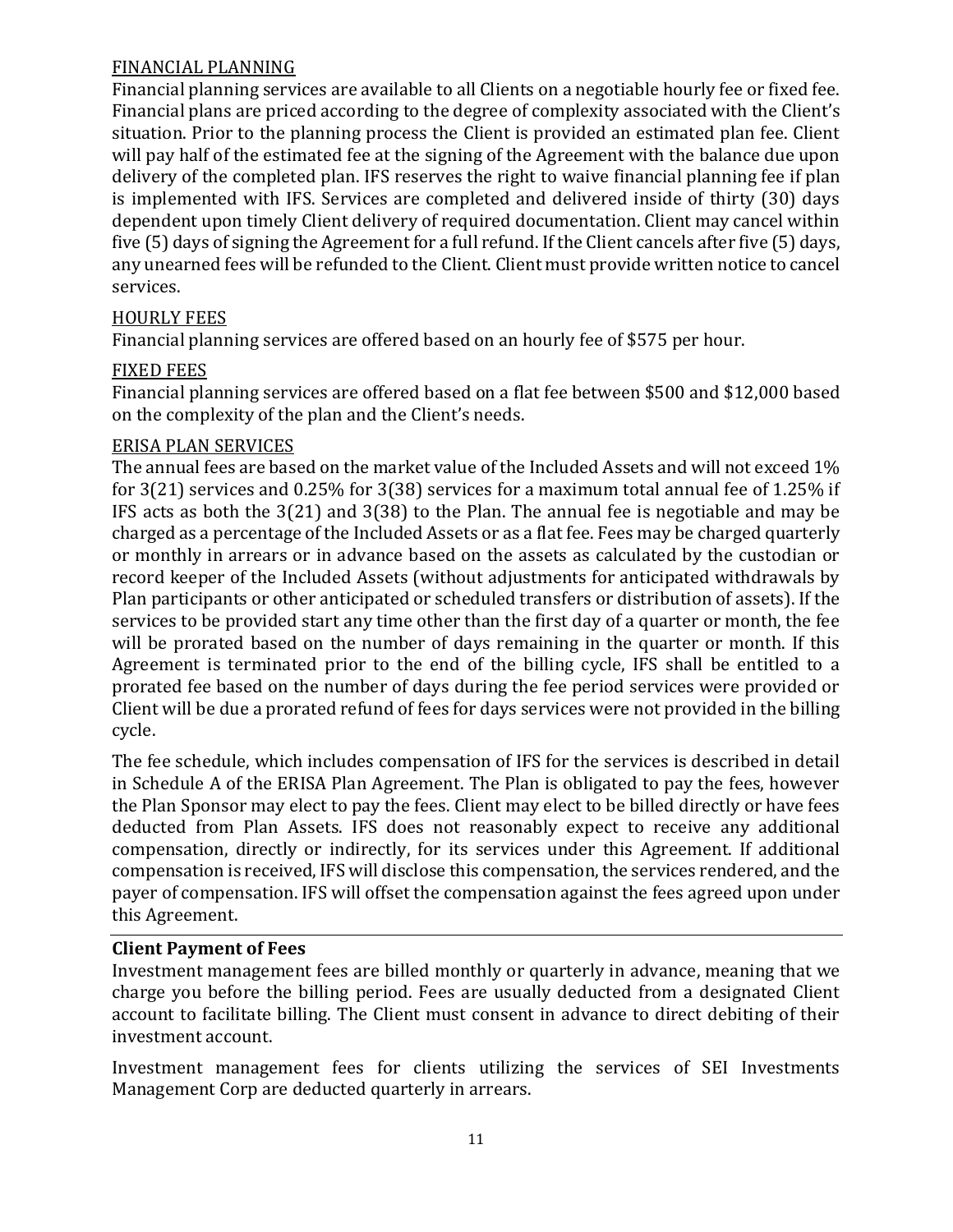Fees for financial plans are billed 50% in advance with the balance due upon plan delivery.

Clients pay the TPM's investment advisory fees. Prior to signing an investment advisory agreement, the method of payment will be disclosed in the TPM's Form ADV Part 2.

## <span id="page-11-0"></span>**IFS ERISA 3(38) Client Fees Charged**

0.10% of Plan assets annually for Plans with assets up to \$10,000,000

Unless negotiated otherwise

Portfolios in excess of \$10,000,000 are negotiable

#### <span id="page-11-1"></span>**Additional Client Fees Charged**

Custodians may charge transaction fees on purchases or sales of certain mutual funds, equities, bonds and exchange-traded funds. These charges may include mutual fund transaction fees, postage and handling and miscellaneous fees.

IFS, in its sole discretion, may charge a lesser investment advisory fee based upon certain criteria (e.g., historical relationship, type of assets, anticipated future earning capacity, anticipated future additional assets, dollar amounts of assets to be managed, related accounts, account composition, negotiations with Clients, etc.).

For more details on the brokerage practices, see Item 12 of this brochure.

#### <span id="page-11-2"></span>**Prepayment of Client Fees**

Investment management fees are billed monthly or quarterly in advance.

Fees for financial plans are billed 50% in advance with the balance due upon plan delivery.

Fees for ERISA 3(21) and 3(38) services may be billed in advance.

#### <span id="page-11-3"></span>**External Compensation for the Sale of Securities to Clients**

IFS does not receive any external compensation for the sale of securities to Clients, nor do any of the investment advisor representatives of IFS.

## <span id="page-11-4"></span>**Item 6: Performance-Based Fees and Side-by-Side Management**

#### <span id="page-11-5"></span>**Sharing of Capital Gains**

Fees are not based on a share of the capital gains or capital appreciation of managed securities.

IFS does not use a performance-based fee structure because of the conflict of interest. Performance-based compensation may create an incentive for the adviser to recommend an investment that may carry a higher degree of risk to the Client.

## <span id="page-11-6"></span>**Item 7: Types of Clients**

#### <span id="page-11-7"></span>**Description**

IFS generally provides investment advice to individuals, high net worth individuals, trusts, estates, or charitable organizations, corporations or business entities.

Client relationships vary in scope and length of service.

#### <span id="page-11-8"></span>**Account Minimums**

IFS requires a minimum of \$100,000 to open an account, but IFS does have the discretion to accept accounts with less assets. TPMs utilized by IFS may also have a minimum to open an account on their platform.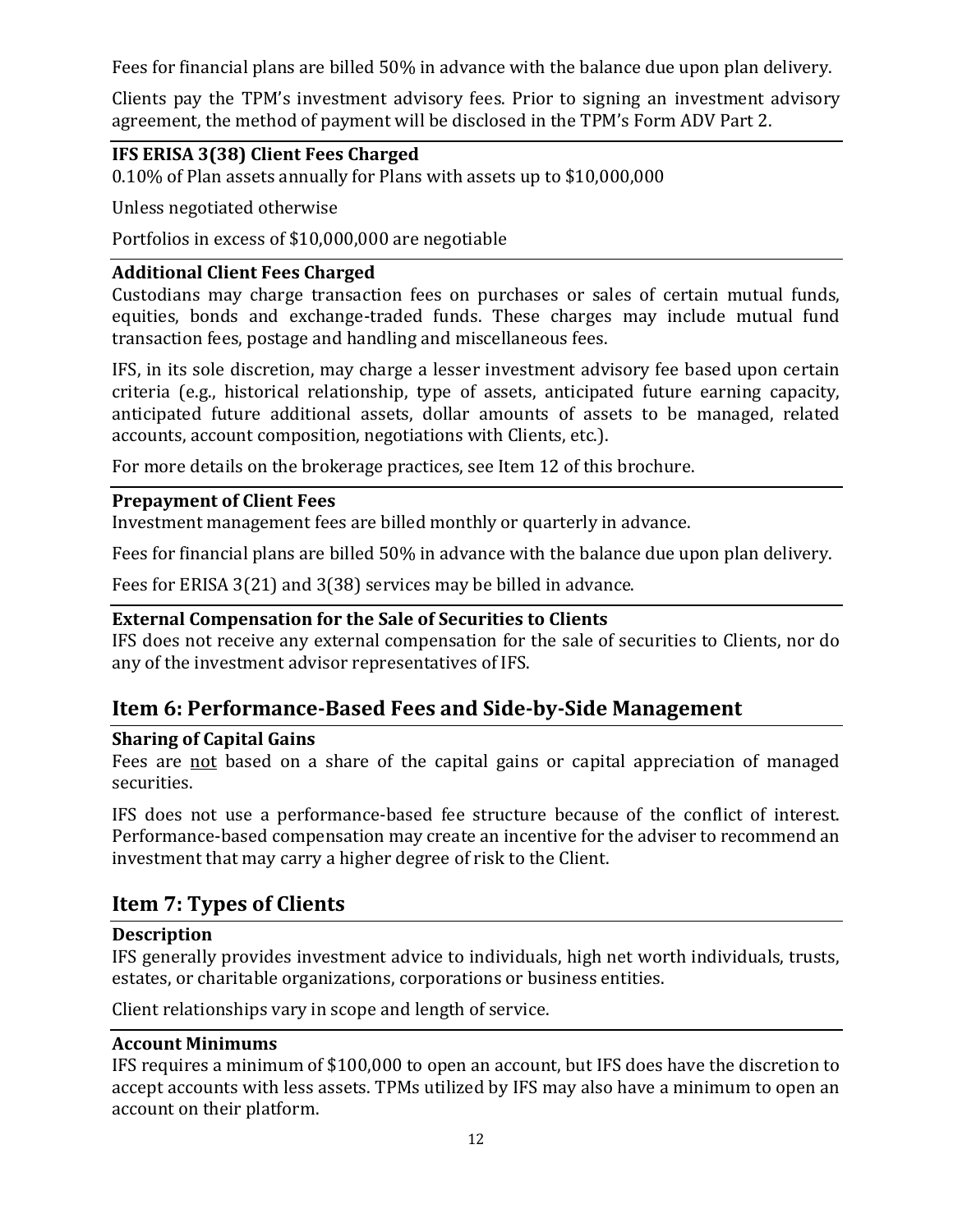## <span id="page-12-0"></span>**Item 8: Methods of Analysis, Investment Strategies and Risk of Loss**

#### <span id="page-12-1"></span>**Methods of Analysis**

Security analysis methods may include fundamental analysis, technical analysis and cyclical analysis. Investing in securities involves risk of loss that Clients should be prepared to bear. Past performance is not a guarantee of future returns.

**Fundamental analysis** concentrates on factors that determine a company's value and expected future earnings. This strategy would normally encourage equity purchases in stocks that are undervalued or priced below their perceived value. The risk assumed is that the market will fail to reach expectations of perceived value.

**Technical analysis** attempts to predict a future stock price or direction based on market trends. The assumption is that the market follows discernible patterns and if these patterns can be identified then a prediction can be made. The risk is that markets do not always follow patterns and relying solely on this method may not take into account new patterns that emerge over time.

**Cyclical analysis** assumes that the markets react in cyclical patterns which, once identified, can be leveraged to provide performance. The risks with this strategy are twofold: 1) the markets do not always repeat cyclical patterns; and 2) if too many investors begin to implement this strategy, then it changes the very cycles these investors are trying to exploit.

In developing a financial plan for a Client, IFS's analysis may include cash flow analysis, investment planning, risk management, tax planning and estate planning. Based on the information gathered, a detailed strategy is tailored to the Client's specific situation.

The main sources of information include financial newspapers and magazines, annual reports, prospectuses, and filings with the Securities and Exchange Commission.

#### <span id="page-12-2"></span>**Investment Strategy**

The investment strategy for a specific Client is based upon the objectives stated by the Client during consultations. The Client may change these objectives at any time. Each Client executes an Investment Policy Statement, Risk Tolerance or similar form that documents their objectives and their desired investment strategy.

Other strategies may include long-term purchases, short-term purchases, trading and option writing (including covered options, uncovered options or spreading strategies).

#### <span id="page-12-3"></span>**Security Specific Material Risks**

All investment programs have certain risks that are borne by the investor. Fundamental analysis may involve interest rate risk, market risk, business risk, and financial risk. Risks involved in technical analysis are inflation risk, reinvestment risk, and market risk. Cyclical analysis involves inflation risk, market risk, and currency risk.

Our investment approach constantly keeps the risk of loss in mind. Investors face the following investment risks:

● *Market Risk*: The prices of securities held by mutual funds in which Clients invest may decline in response to certain events taking place around the world, including those directly involving the companies whose securities are owned by a fund; conditions affecting the general economy; overall market changes; local, regional or global political, social or economic instability; and currency, interest rate and commodity price fluctuations. Investors should have a long-term perspective and be able to tolerate potentially sharp declines in market value.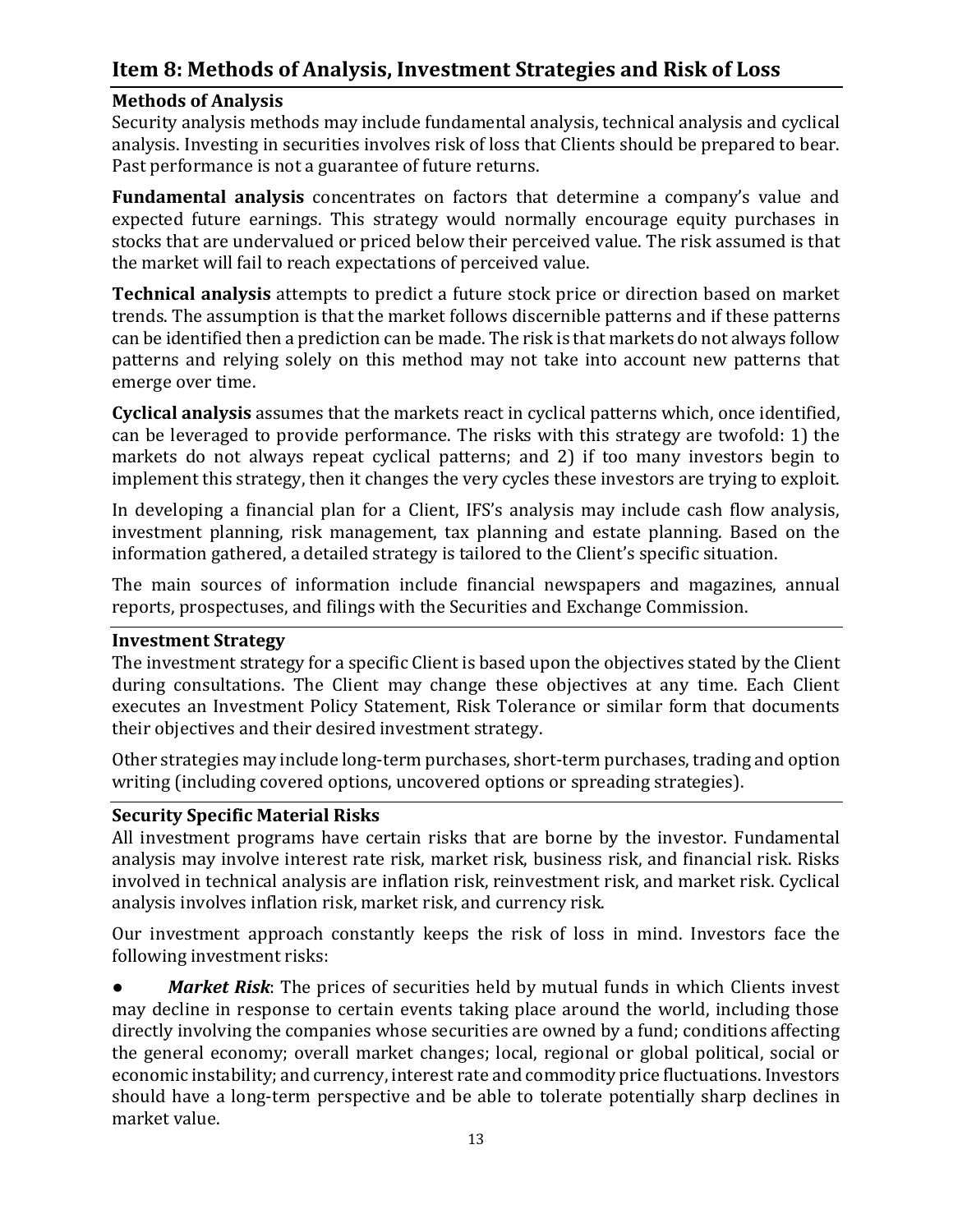**Interest-rate Risk**: Fluctuations in interest rates may cause investment prices to fluctuate. For example, when interest rates rise, yields on existing bonds become less attractive, causing their market values to decline.

● *Inflation Risk*: When any type of inflation is present, a dollar today will buy more than a dollar next year, because purchasing power is eroding at the rate of inflation.

● *Currency Risk*: Overseas investments are subject to fluctuations in the value of the dollar against the currency of the investment's originating country. This is also referred to as exchange rate risk.

● *Reinvestment Risk*: This is the risk that future proceeds from investments may have to be reinvested at a potentially lower rate of return (i.e. interest rate). This primarily relates to fixed income securities.

Liquidity Risk: Liquidity is the ability to readily convert an investment into cash. Generally, assets are more liquid if many traders are interested in a standardized product. For example, Treasury Bills are highly liquid, while real estate properties are not.

*Management Risk:* The advisor's investment approach may fail to produce the intended results. If the advisor's assumptions regarding the performance of a specific asset class or fund are not realized in the expected time frame, the overall performance of the Client's portfolio may suffer.

*Equity Risk:* Equity securities tend to be more volatile than other investment choices. The value of an individual mutual fund or ETF can be more volatile than the market as a whole. This volatility affects the value of the Client's overall portfolio. Small and mid-cap companies are subject to additional risks. Smaller companies may experience greater volatility, higher failure rates, more limited markets, product lines, financial resources, and less management experience than larger companies. Smaller companies may also have a lower trading volume, which may disproportionately affect their market price, tending to make them fall more in response to selling pressure than is the case with larger companies.

● *Fixed Income Risk:* The issuer of a fixed income security may not be able to make interest and principal payments when due. Generally, the lower the credit rating of a security, the greater the risk that the issuer will default on its obligation. If a rating agency gives a debt security a lower rating, the value of the debt security will decline because investors will demand a higher rate of return. As nominal interest rates rise, the value of fixed income securities held by a fund is likely to decrease. A nominal interest rate is the sum of a real interest rate and an expected inflation rate.

**Investment Companies Risk**: When a Client invests in open end mutual funds or ETFs, the Client indirectly bears their proportionate share of any fees and expenses payable directly by those funds. Therefore, the Client will incur higher expenses, which may be duplicative. In addition, the Client's overall portfolio may be affected by losses of an underlying fund and the level of risk arising from the investment practices of an underlying fund (such as the use of derivatives). ETFs are also subject to the following risks: (i) an ETF's shares may trade at a market price that is above or below their net asset value or (ii) trading of an ETF's shares may be halted if the listing exchange's officials deem such action appropriate, the shares are de-listed from the exchange, or the activation of market-wide "circuit breakers" (which are tied to large decreases in stock prices) halts stock trading generally. Adviser has no control over the risks taken by the underlying funds in which Client invests.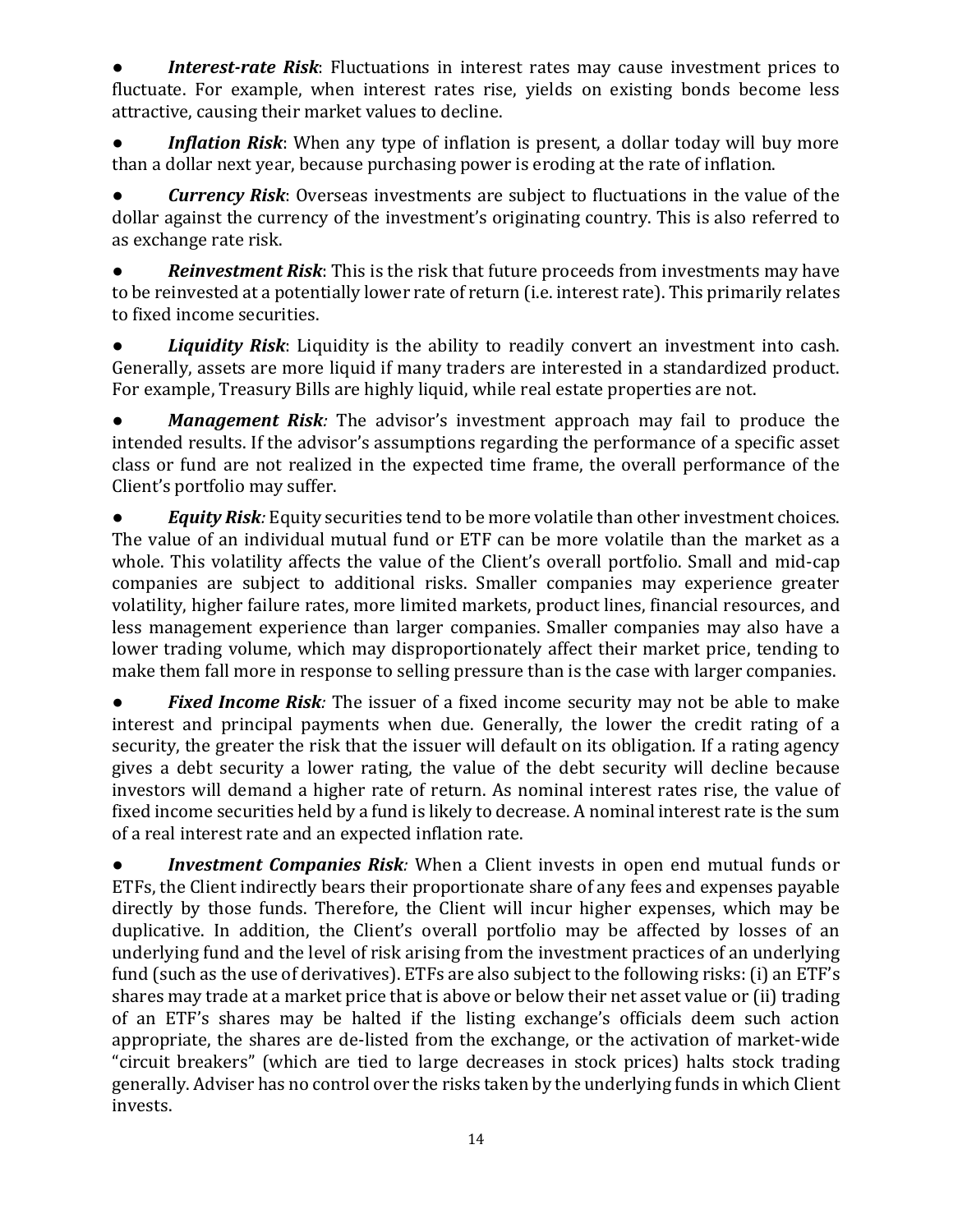**Foreign Securities Risk**: Funds in which Clients invest may invest in foreign securities. Foreign securities are subject to additional risks not typically associated with investments in domestic securities. These risks may include, among others, currency risk, country risks (political, diplomatic, regional conflicts, terrorism, war, social and economic instability, currency devaluations and policies that have the effect of limiting or restricting foreign investment or the movement of assets), different trading practices, less government supervision, less publicly available information, limited trading markets and greater volatility. To the extent that underlying funds invest in issuers located in emerging markets, the risk may be heightened by political changes, changes in taxation, or currency controls that could adversely affect the values of these investments. Emerging markets have been more volatile than the markets of developed countries with more mature economies.

**Long-term purchases**: Long-term investments are those vehicles purchased with the intention of being held for more than one year. Typically the expectation of the investment is to increase in value so that it can eventually be sold for a profit. In addition, there may be an expectation for the investment to provide income. One of the biggest risks associated with long-term investments is volatility, the fluctuations in the financial markets that can cause investments to lose value.

● *Short-term purchases*: Short-term investments are typically held for one year or less. Generally there is not a high expectation for a return or an increase in value. Typically, shortterm investments are purchased for the relatively greater degree of principal protection they are designed to provide. Short-term investment vehicles may be subject to purchasing power risk — the risk that your investment's return will not keep up with inflation.

● *Trading risk*: Investing involves risk, including possible loss of principal. There is no assurance that the investment objective of any fund or investment will be achieved.

## <span id="page-14-0"></span>**Item 9: Disciplinary Information**

#### <span id="page-14-1"></span>**Criminal or Civil Actions**

IFS and its management have not been involved in any criminal or civil action.

#### <span id="page-14-2"></span>**Administrative Enforcement Proceedings**

IFS and its management have not been involved in administrative enforcement proceedings.

#### <span id="page-14-3"></span>**Self-Regulatory Organization Enforcement Proceedings**

IFS and its management have not been involved in legal or disciplinary events that are material to a Client's or prospective Client's evaluation of IFS or the integrity of its management.

## <span id="page-14-4"></span>**Item 10: Other Financial Industry Activities and Affiliations**

## <span id="page-14-5"></span>**Broker-Dealer or Representative Registration**

Neither IFS nor any of its employees are registered representatives of a broker-dealer.

## <span id="page-14-6"></span>**Futures or Commodity Registration**

Neither IFS nor its employees are registered or has an application pending to register as a futures commission merchant, commodity pool operator, or a commodity-trading advisor.

<span id="page-14-7"></span>**Material Relationships Maintained by this Advisory Business and Conflicts of Interest** Managing Member Joseph A. Weber is licensed as an independent insurance agent to advise clients on insurance based products and/or services. Approximately 10% of his time is spent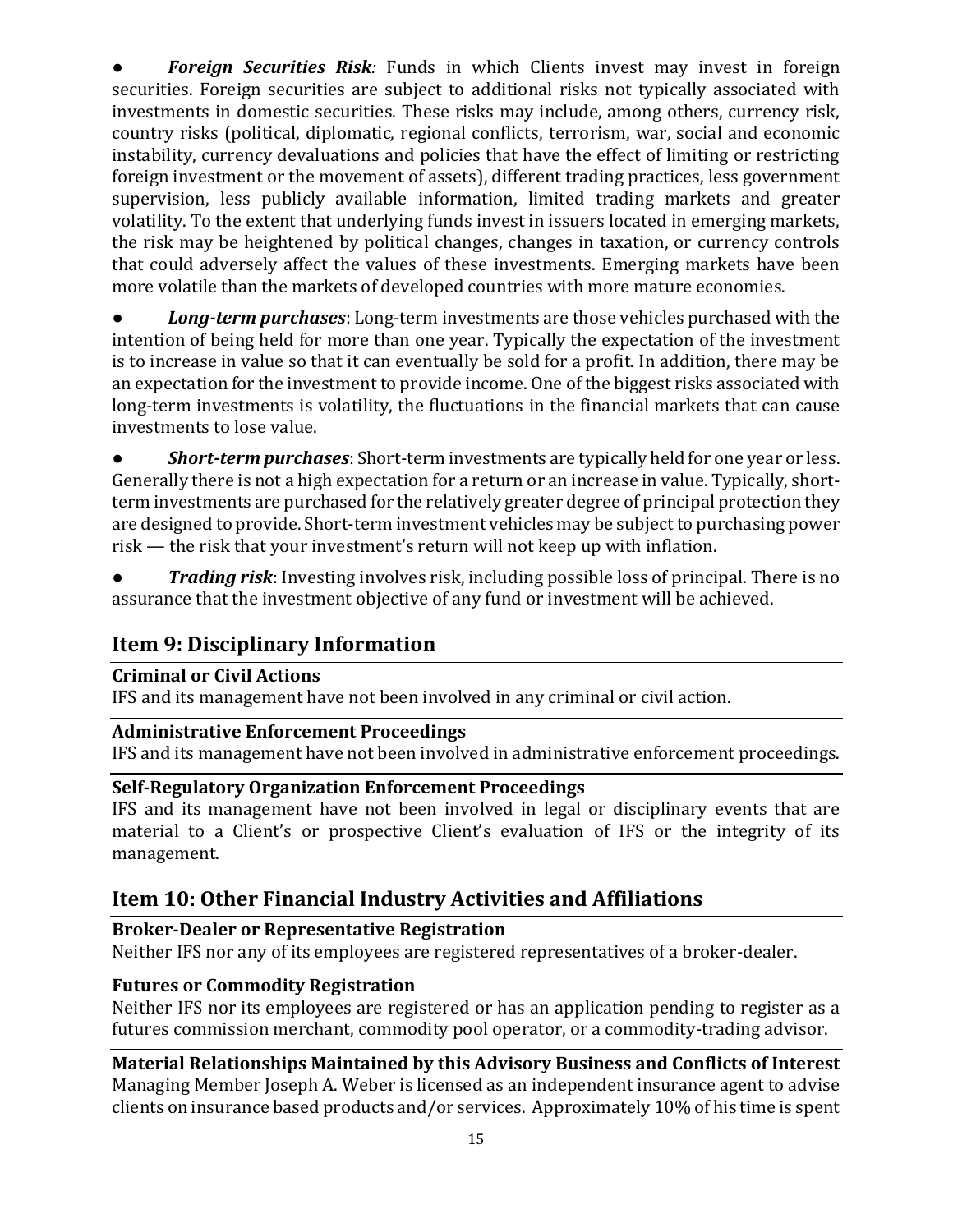on this activity. From time to time, he will advise clients services from this activity. Compensation from fee-based insurance products, if any, will derive from a client negotiated bundled fee and may be included in the total assets under management.

This conflict is mitigated by disclosures, procedures, and IFS's fiduciary obligation to place the best interest of the Client first and the Clients are not required to purchase any products. Clients have the option to purchase these products through another insurance agent of their choosing.

#### <span id="page-15-0"></span>**Recommendations or Selections of Other Investment Advisors and Conflicts of Interest**

IFS solicits the services of TPMs to manage Client accounts. IFS's fee is separate from and in addition to TPM Fee. IFS's fee and TPM fee will be deducted by TPM directly from the Client's account. . IFS is responsible for:

- helping the Client complete the necessary paperwork of the TPM;
- providing ongoing services to the Client;
- updating the TPM with any changes in Client status which is provide to IFS by the Client;
- reviewing the quarterly statements provided by the TPM; and
- delivering the Form ADV Part 2, Privacy Notice and Solicitors Disclosure Statement of the TPM to the Client.

Clients placed with TPMs will be billed directly from the TMP. The TPM's fee schedule which will be disclosed to the Client prior to signing an agreement. When referring Clients to a TPM, the Client's best interest will be the main determining factor of IFS.

This conflict is mitigated by disclosures, procedures and IFS's fiduciary obligation to act in the best interest of his Clients. Clients are not required to accept any recommendation of TPMs given by IFS and have the option to receive investment advice through other money managers of their choosing.

## <span id="page-15-1"></span>**Item 11: Code of Ethics, Participation or Interest in Client Transactions and Personal Trading**

#### <span id="page-15-2"></span>**Code of Ethics Description**

The employees of IFS have committed to a Code of Ethics ("Code"). The purpose of our Code is to set forth standards of conduct expected of IFS employees and addresses conflicts that may arise. The Code defines acceptable behavior for employees of IFS. The Code reflects IFS and its supervised persons' responsibility to act in the best interest of their Client.

One area which the Code addresses is when employees buy or sell securities for their personal accounts and how to mitigate any conflict of interest with our Clients. We do not allow any employees to use non-public material information for their personal profit or to use internal research for their personal benefit in conflict with the benefit to our Clients.

IFS's policy prohibits any person from acting upon or otherwise misusing non-public or inside information. No advisory representative or other employee, officer or director of IFS may recommend any transaction in a security or its derivative to advisory Clients or engage in personal securities transactions for a security or its derivatives if the advisory representative possesses material, non-public information regarding the security.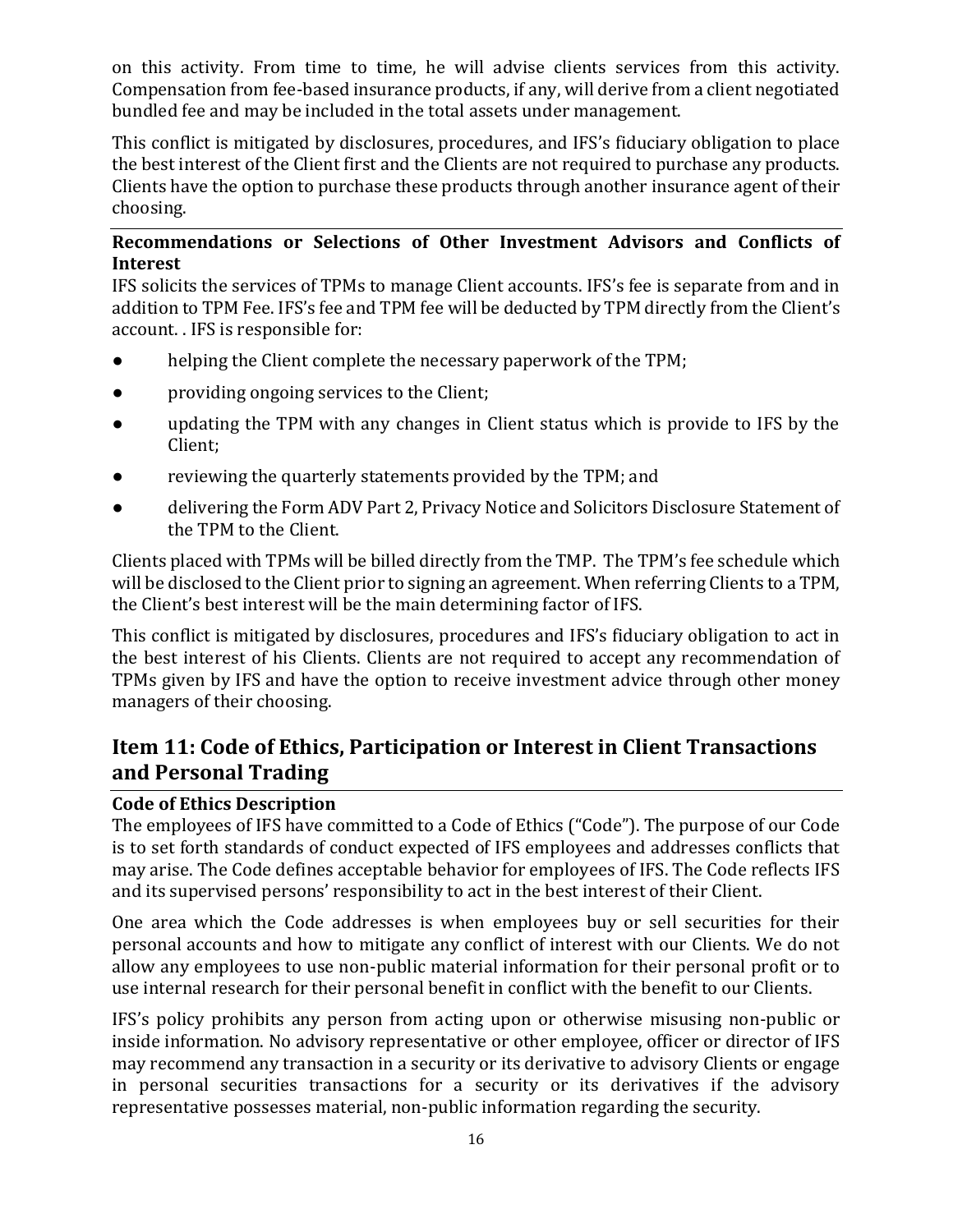IFS's Code is based on the guiding principle that the interests of the Client are our top priority. IFS's officers, directors, advisors, and other employees have a fiduciary duty to our Clients and must diligently perform that duty to maintain the complete trust and confidence of our Clients. When a conflict arises, it is our obligation to put the Client's interests over the interests of either employees or the company.

The Code applies to "access" persons. "Access" persons are employees who have access to non-public information regarding any Clients' purchase or sale of securities, or non-public information regarding the portfolio holdings of any reportable fund, who are involved in making securities recommendations to Clients, or who have access to such recommendations that are non-public.

The firm will provide a copy of the Code of Ethics to any Client or prospective Client upon request.

#### <span id="page-16-0"></span>**Investment Recommendations Involving a Material Financial Interest and Conflict of Interest**

IFS and its employees do not recommend to Clients securities in which we have a material financial interest.

#### <span id="page-16-1"></span>**Advisory Firm Purchase of Same Securities Recommended to Clients and Conflicts of Interest**

IFS and its employees may buy or sell securities that are also held by Clients. In order to mitigate conflicts of interest such as front running, employees are required to disclose all reportable securities transactions as well as provide IFS with copies of their brokerage statements.

#### <span id="page-16-2"></span>**Client Securities Recommendations or Trades and Concurrent Advisory Firm Securities Transactions and Conflicts of Interest**

IFS does not maintain a firm proprietary trading account and does not have a material financial interest in any securities being recommended and therefore no conflicts of interest exist. However, employees may buy or sell securities at the same time they buy or sell securities for Clients. In order to mitigate conflicts of interest such as front running, employees are required to disclose all reportable securities transactions as well as provide IFS with copies of their brokerage statements.

The Chief Compliance Officer of IFS is Joseph A. Weber. He reviews all employee trades each quarter. The personal trading reviews ensure that the personal trading of employees does not affect the markets and that Clients of IFS receive preferential treatment over employee transactions.

## <span id="page-16-3"></span>**Item 12: Brokerage Practices**

#### <span id="page-16-4"></span>**Factors Used to Select Broker-Dealers for Client Transactions**

IFS may recommend the use of a particular broker-dealer or may utilize a broker-dealer of the Client's choosing. IFS will select appropriate brokers based on a number of factors including but not limited to their relatively low transaction fees and reporting ability. IFS relies on its broker to provide its execution services at the best prices available. Lower fees for comparable services may be available from other sources. Clients pay for any and all custodial fees in addition to the advisory fee charged by IFS.

● *Directed Brokerage*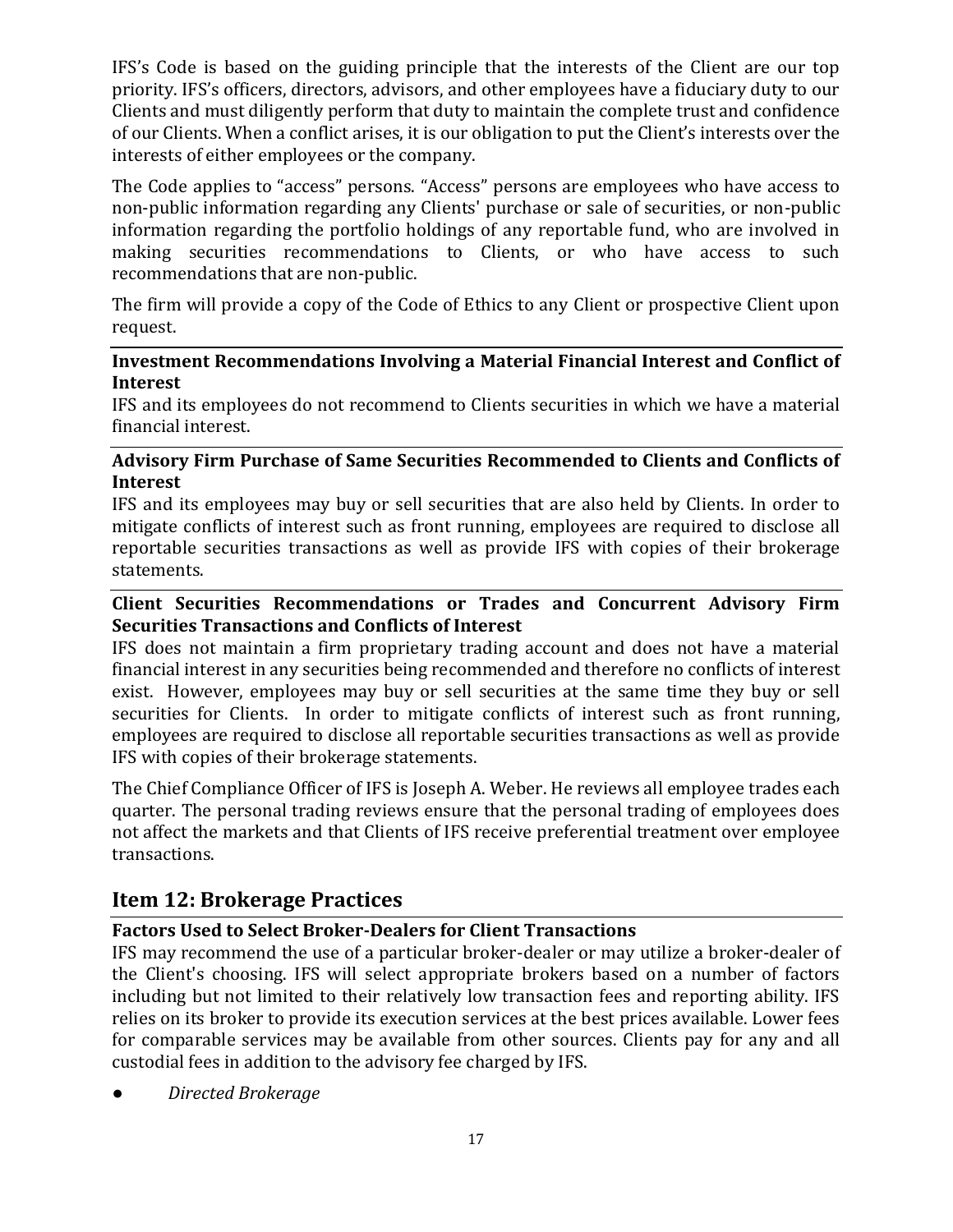In circumstances where a Client directs IFS to use a certain broker-dealer, IFS still has a fiduciary duty to its Clients. The following may apply with Directed Brokerage: IFS's inability to negotiate commissions, to obtain volume discounts, there may be a disparity in commission charges among Clients and conflicts of interest arising from brokerage firm referrals.

Advisor is not affiliated with the brokerage firm. Broker does not supervise the advisor, its agents or activities

● *Best Execution*

Investment advisors who manage or supervise Client portfolios have a fiduciary obligation of best execution. The determination of what may constitute best execution and price in the execution of a securities transaction by a broker involves a number of considerations and is subjective. Factors affecting brokerage selection include the overall direct net economic result to the portfolios, the efficiency with which the transaction is effected, the ability to effect the transaction where a large block is involved, the operational facilities of the brokerdealer, the value of an ongoing relationship with such broker and the financial strength and stability of the broker. The firm does not receive any portion of the trading fees.

#### ● *Soft Dollar Arrangements*

The Securities and Exchange Commission defines soft dollar practices as arrangement under which products or services other than execution services are obtained by IFS from or through a broker-dealer in exchange for directing Client transactions to the broker-dealer. As permitted by Section 28(e) of the Securities Exchange Act of 1934, IFS receives economic benefits as a result of commissions generated from securities transactions by the brokerdealer from the accounts of IFS. These benefits include both proprietary research from the broker and other research written by third parties.

A conflict of interest exists when IFS receives soft dollars. This conflict is mitigated by the fact that IFS has a fiduciary responsibility to act in the best interest of its Clients and the services received are beneficial to all Clients.

#### **The Custodians We Use (TD Ameritrade)**

Advisor participates in the TD Ameritrade Institutional program. TD Ameritrade Institutional is a division of TD Ameritrade, Inc. ("TD Ameritrade"), member FINRA/SIPC. TD Ameritrade is an independent [and unaffiliated] SEC-registered broker-dealer. TD Ameritrade offers to independent investment Advisors services which include custody of securities, trade execution, clearance, and settlement of transactions. Advisor receives some benefits from TD Ameritrade through its participation in the program. (Please see the disclosure under Item 14 below.)

#### <span id="page-17-0"></span>**Aggregating Securities Transactions for Client Accounts**

IFS is authorized in its discretion to aggregate purchases and sales and other transactions made for the account with purchases and sales and transactions in the same securities for other Clients of IFS. All Clients participating in the aggregated order shall receive an average share price with all other transaction costs shared on a pro-rated basis.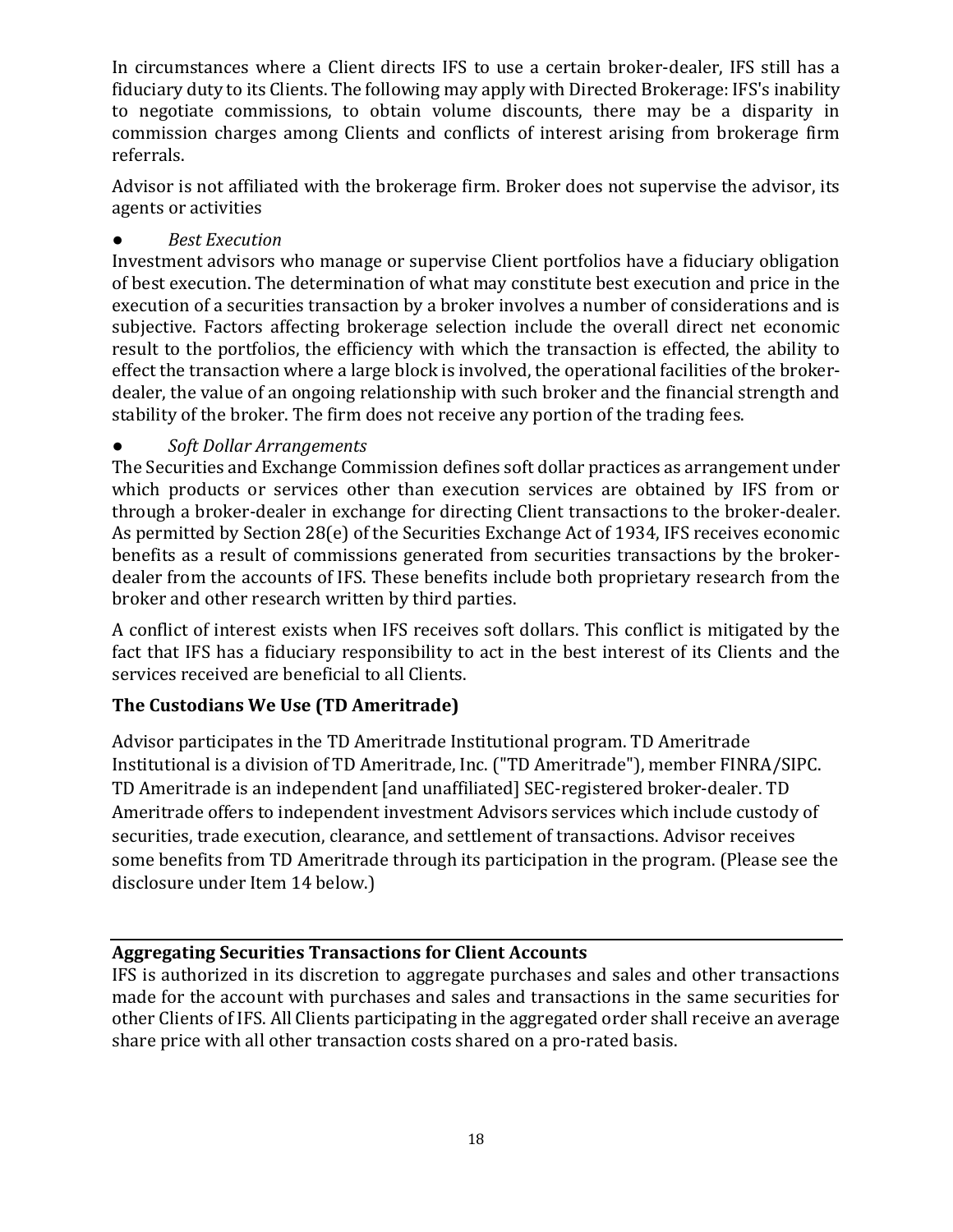## <span id="page-18-0"></span>**Item 13: Review of Accounts**

#### <span id="page-18-1"></span>**Schedule for Periodic Review of Client Accounts or Financial Plans and Advisory Persons Involved**

Joseph A. Weber, Chief Compliance Officer reviews the accounts at least quarterly. Account reviews are performed more frequently when market conditions dictate. Financial plans are considered complete when recommendations are delivered to the Client and a review is done only upon request of Client.

#### <span id="page-18-2"></span>**Review of Client Accounts on Non-Periodic Basis**

Other conditions that may trigger a review of Clients' accounts are changes in the tax laws, new investment information, and changes in a Client's own situation.

#### <span id="page-18-3"></span>**Content of Client Provided Reports and Frequency**

Clients receive written account statements no less than quarterly for managed accounts. Account statements are issued by IFS's custodian or the third party money manager's custodian. Client receives confirmations of each transaction in account from custodian and an additional statement during any month in which a transaction occurs.

<span id="page-18-4"></span>Under financial planning services, the Client will receive a one-time written financial plan.

## **Item 14: Client Referrals and Other Compensation**

#### <span id="page-18-5"></span>**Economic Benefits Provided to the Advisory Firm from External Sources and Conflicts of Interest**

IFS does not pay or receive fees for client referral, nor does it offer or receive sales awards, prizes, or other forms of compensation for providing advisor or investment management services to clients.

As disclosed under Item 12, above, Advisor participates in TD Ameritrade's institutional customer program and Advisor may recommend TD Ameritrade to Clients for custody and brokerage services. There is no direct link between Advisor's participation in the program and the investment advice it gives to its Clients, although Advisor receives economic benefits through its participation in the program that are typically not available to TD Ameritrade retail investors. These benefits include the following products and services (provided without cost or at a discount): receipt of duplicate Client statements and confirmations; research related products and tools; consulting services; access to a trading desk serving Advisor participants; access to block trading (which provides the ability to aggregate securities transactions for execution and then allocate the appropriate shares to Client accounts); the ability to have advisory fees deducted directly from Client accounts; access to an electronic communications network for Client order entry and account information; access to mutual funds with no transaction fees and to certain institutional money managers; and discounts on compliance, marketing, research, technology, and practice management products or services provided to Advisor by third party vendors. TD Ameritrade may also have paid for business consulting and professional services received by Advisor's related persons. Some of the products and services made available by TD Ameritrade through the program may benefit Advisor but may not benefit its Client accounts. These products or services may assist Advisor in managing and administering Client accounts, including accounts not maintained at TD Ameritrade. Other services made available by TD Ameritrade are intended to help Advisor manage and further develop its business enterprise. The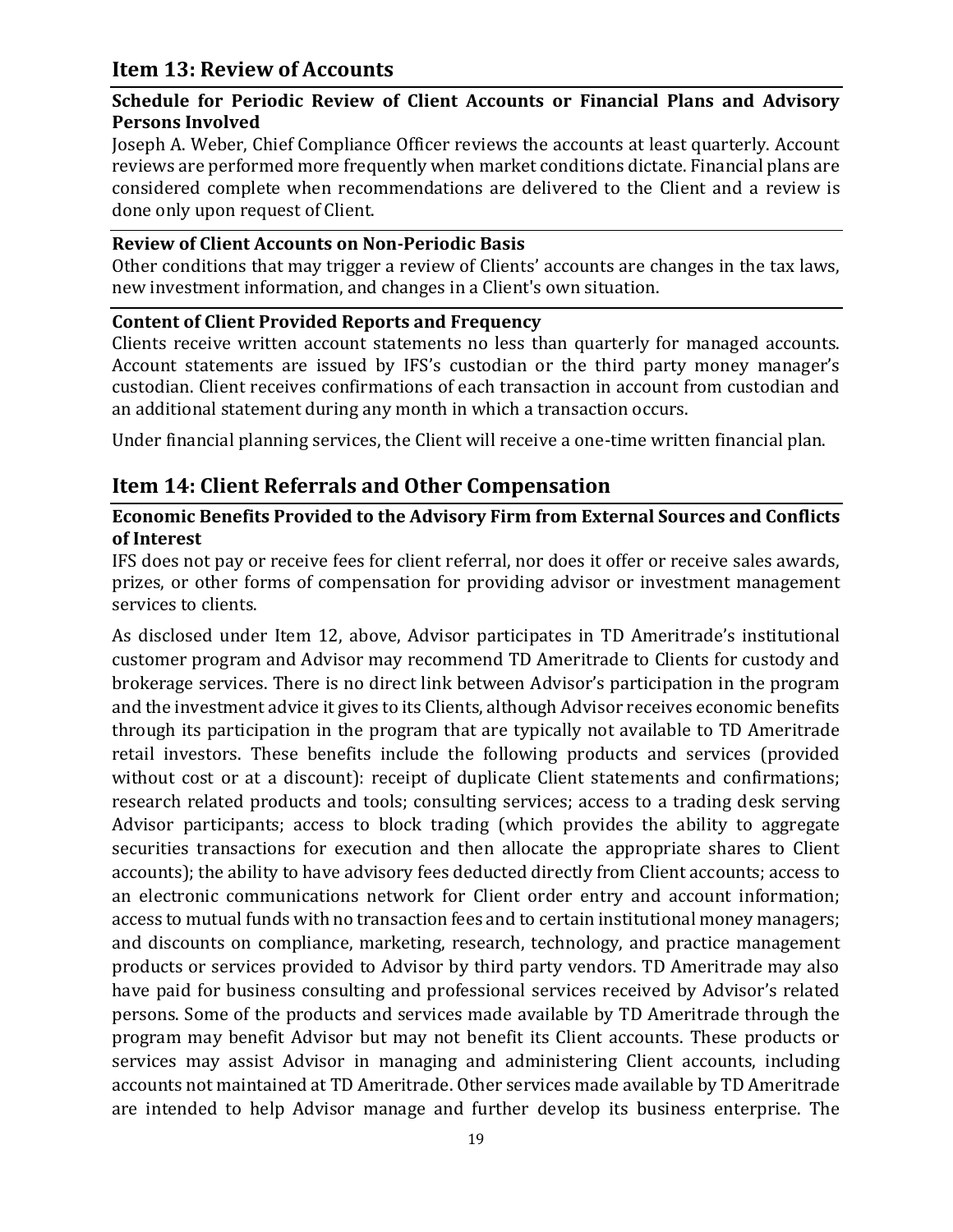benefits received by Advisor or its personnel through participation in the program do not depend on the amount of brokerage transactions directed to TD Ameritrade. As part of its fiduciary duties to clients, Advisor endeavors at all times to put the interests of its clients first. Clients should be aware, however, that the receipt of economic benefits by Advisor or its related persons in and of itself creates a potential conflict of interest and may indirectly influence the Advisor's choice of TD Ameritrade for custody and brokerage services.

## <span id="page-19-0"></span>**Item 15: Custody**

## <span id="page-19-1"></span>**Account Statements**

All assets are held at qualified custodians, which means the custodians provide account statements directly to Clients at their address of record at least quarterly.

Advisor is not affiliated with the custodian. The custodian does not supervise the advisor, its agents or activities

IFS is deemed to have constructive custody solely because advisory fees are directly deducted from Client's account by the custodian on behalf of IFS.

## <span id="page-19-2"></span>**Item 16: Investment Discretion**

## <span id="page-19-3"></span>**Discretionary Authority for Trading**

IFS accepts discretionary authority to manage securities accounts on behalf of Clients. IFS has the authority to determine, without obtaining specific Client consent, the securities to be bought or sold, and the amount of the securities to be bought or sold. IFS allows Clients to impose limitations on discretionary authority for investing in certain securities or types of securities. Limitations on discretionary authority are required to be provided to IFS in writing.

IFS also accepts non-discretionary authority to manage securities accounts on behalf of Clients. IFS will obtain prior Client approval before executing any transactions.

The Client will authorize IFS discretionary authority or non-discretionary authority to execute selected investment program transactions as stated within the Investment Advisory Agreement. IFS does not receive any portion of the transaction fees or commissions paid by the Client to the custodian for trades.

## <span id="page-19-4"></span>**Item 17: Voting Client Securities**

#### <span id="page-19-5"></span>**Proxy Votes**

IFS does not vote proxies on securities. Clients are expected to vote their own proxies. The Client will receive their proxies directly from the custodian of their account or from a transfer agent.

When assistance on voting proxies is requested, IFS will provide recommendations to the Client. If a conflict of interest exists, it will be disclosed to the Client.

## <span id="page-19-6"></span>**Item 18: Financial Information**

#### <span id="page-19-7"></span>**Balance Sheet**

A balance sheet is not required to be provided because IFS does not serve as a custodian for Client funds or securities and IFS does not require prepayment of fees of more than \$500 per Client and six months or more in advance.